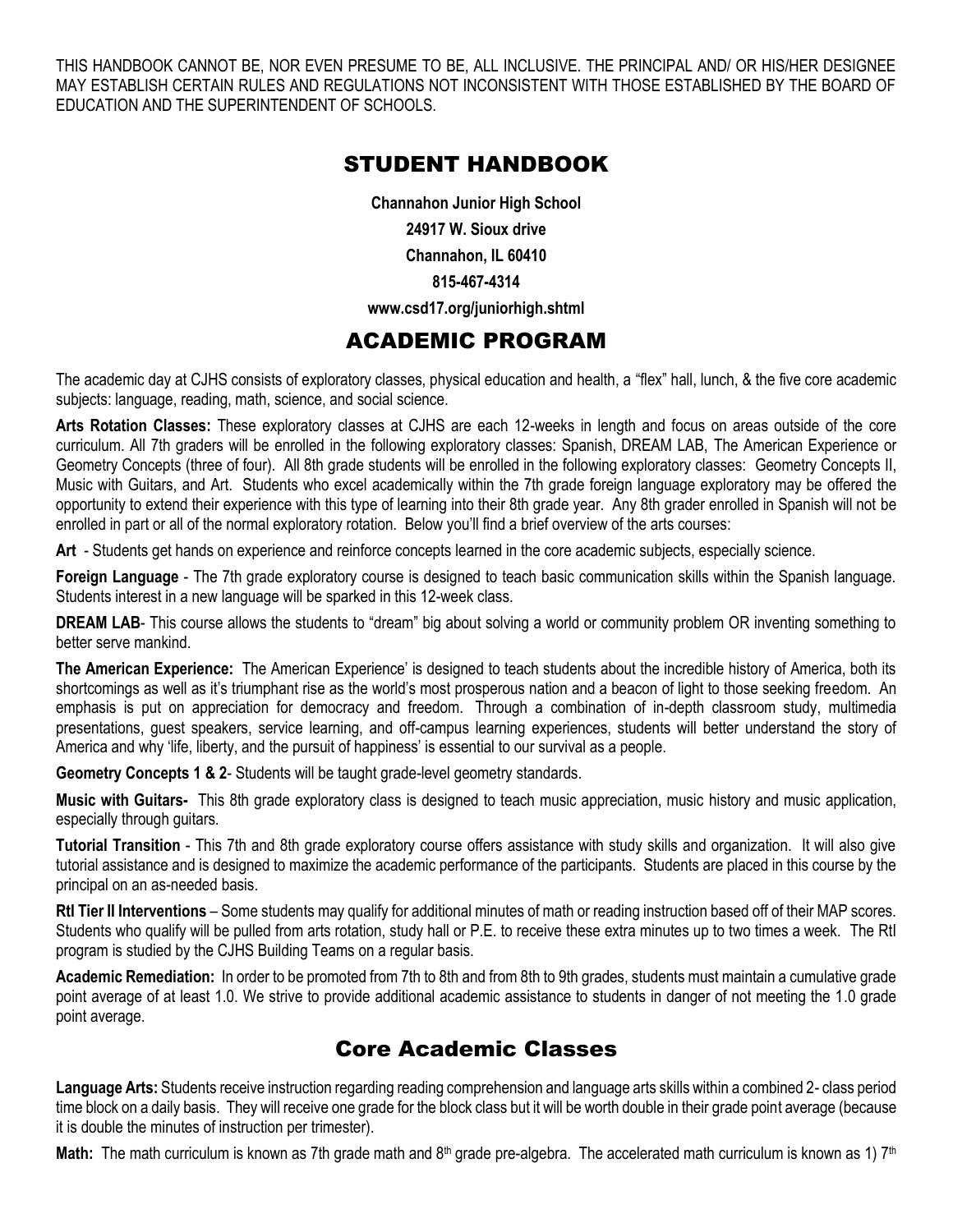grade catalyst math and 2) 8<sup>th</sup> Grade Algebra 1. 8th grade Algebra 1 students have the option to take Geometry or Honors Geometry as MCHS Freshmen.

**Physical Education & Health:** Physical Education is offered daily. Three quarters are spent in physical education and one quarter is spent in health.

**Science:** 7th grade science is a life science course and the 8th grade science course is an earth science course. Our science teachers have emphasized and continue to emphasize a hands-on approach to teaching science.

**Social Science:** Our social science curriculum consists of world geography in 7th grade and U.S. history and government in 8th grade. An Illinois graduation requirement for 8th graders involves learning about the U.S. and Illinois Constitutions and passing the constitution tests.

**Lunch:** All students have a 30-minute lunch period.

**FLEX Hall:** Formerly known as Study Hall, "Flex Hall" is a time where a student may be assigned to the location where their academic time is requested (students may also request, but the adults will determine the location based on greatest academic need). Students may be directed by any of their teachers to work with them during this time, or to take re-takes or re-do's.

Students who are failing may be placed on a limited or "No Pass Status". These students will not be allowed to leave their regular flex halls without the specific direction or permission of a staff member. Students must also go directly where assigned for the period. Students who are not where they are supposed to be for a second time, may be put on a no-pass list by the Dean of Students.

## Faculty & Staff

| <b>Name</b>               | <b>Responsibility</b>                          |
|---------------------------|------------------------------------------------|
| Mr. Kevin Becker          | Band                                           |
| Mrs. Erin Bettenhausen    | 8th Science                                    |
| Mrs. Heather Boe          | <b>Administrative Assistant</b>                |
| Ms. Elizabeth Burrs       | 7th & 8th PE/Health                            |
| Ms. Amy Delgado           | 7th Language Arts                              |
| Mr. Thomas Fracassi       | 8th Art (p.m.)                                 |
| Mrs. Deborah Gabriel      | Café Cook                                      |
| Mrs. Lindsay Gardner      | Guidance Counselor                             |
| Mrs. Brittany Bertani     | 7th/8th Special Education                      |
| Mr. Tim Hanson            | Dean/Athletic Director                         |
| Ms. Jenai Katzel          | SOWIC Aide                                     |
| Mrs. Susan Kavich         | Long-term Substitute Teacher                   |
| Ms. Holly Keenon          | 7th/8th Choir/8th Music                        |
| Mrs. Debbie Kijowski      | Long-term Substitute Teacher                   |
| Mr. Kirk Lange            | 7th Science                                    |
| Mrs. Sherri Mason         | Sowic Aide                                     |
| Mrs. Jennifer Matuszewski | 7 <sup>th</sup> Math/8 <sup>th</sup> Algebra 1 |
| Mrs. Dawn McMillin        | 8th Language Arts/RtI Interventionist          |
| Mr. Justin Meyer          | 8th Special Education                          |
| Mrs. Janine Michalak      | 8th Language Arts                              |
| Mrs. Angie Minett         | <b>RtI</b> Interventionist                     |
| Mrs. Hope Murphy          | Librarian/Building-level Tech                  |
| Mrs. Bridget North        | SOWIC Director for CSD 17                      |
| Mr. Brian Papp            | 7th SS/8th SS                                  |
| Mrs. Kristal Pecora       | Sowic Aide                                     |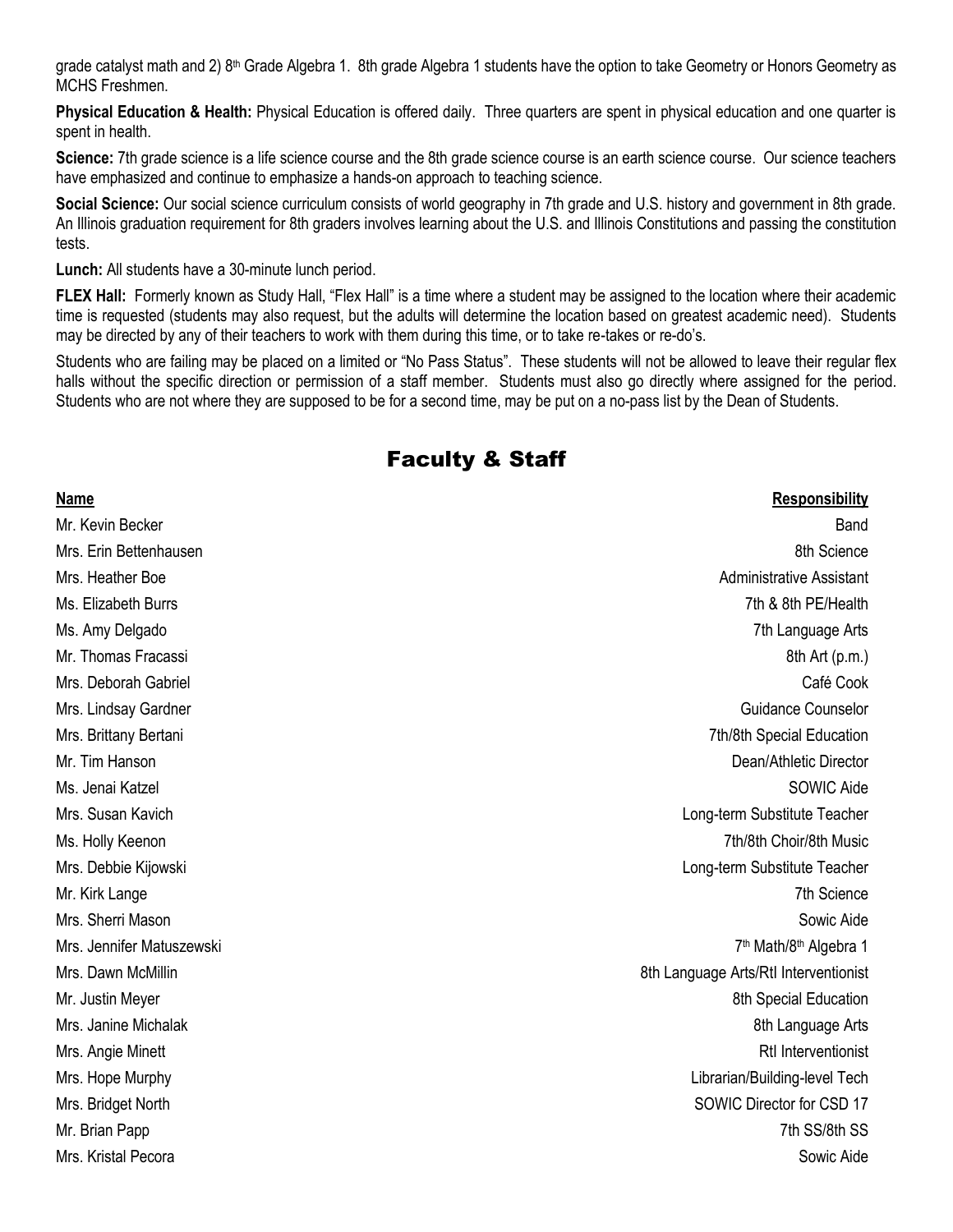Mrs. Cheri Petersen 8th Pre-Algebra & 7th & 8<sup>th</sup> Geometry Concepts Mrs. Geri Pieczynski **Administrative Assistant** Miss Shea Pierce 7th Catalyst Math/8<sup>th</sup> Pre-Algebra/7th Dream Lab Mrs. Shannon Rolland 7th & 8th Spanish/7th Social Studies Mrs. Eleni Sparagas Café Cook Mr. Bill Stonitsch 8th P.E./Health Mrs. Beth Thelo Head of Café Mrs. Katherine Tonelli 7th Language Arts Dr. Chad Uphoff Principal Principal Principal Principal Principal Principal Principal Principal Principal Principal Principal Principal Principal Principal Principal Principal Principal Principal Principal Principal Princi Mrs. Julie Wright Nurse Nurse Nurse Nurse Nurse Nurse Nurse Nurse Nurse Nurse Nurse Nurse Nurse Nurse Nurse Nu Mrs. Kimberly Yonker-Rogge 8th Social Studies/8<sup>th</sup> Language Arts

## HOME/SCHOOL COMMUNICATION

The staff at CJHS is committed to providing the best possible educational environment for our students. The educational environment is only enhanced when parents and teachers work together. That's best accomplished through quality home/school communications. The teachers at CJHS will make an effort to contact parents on a regular basis, but communication is a two-way street. Parents need to contact their child's teacher regularly as well. Below you'll find a few of the formal avenues of home-school communication which are utilized at CJHS:

**Email:** All CJHS staff members can be reached via email. Addresses consist of a staff members first initial of his or her first name followed by the entire last name with the following ending - @csd17.org. For example - jsmith@csd17.org.

**Thursday Note:** Each Thursday Note is distributed to all students and/or families. This email based newsletter will be sent to every parental email address which is made available to the main office. The Thursday Note will provide information about upcoming events, recognize special student accomplishments and give helpful hints about what it takes to be successful at CJHS.

**CSD17 & CJHS APP:** We have an app for smartphones. It has extra-curricular schedules, lunch menus and other important documents. In addition, set it to allow "push notifications" and you will receive occasional important messages via the app.

**Mid-term Progress Reports:** All students receive mid-term grade reports. It needs to be signed by a parent or guardian and returned to the study hall teacher by the specified date. These notices provide the communication necessary to realize where students should focus extra effort. All students should have plenty of time from this point to bring those grades up and to have a successful quarter.

**Meet the Teachers Night:** Meet the Teachers Night is scheduled in the evening during the first two weeks of school. (Look for the date in the school calendar.) This night provides an opportunity for parents to find out more about school and teacher expectations. **All parents should attend.**

**Trimester Report Cards:** At the end of each twelve- week grading period, a report card will be issued. Report cards will reflect current grades for each subject, absences, grade point average and computerized comments made by teachers. It is understandable that parents may want to discuss their child's grade with a teacher. We encourage parents to call the teacher and schedule appointments as needed.

**Parent/Teacher Conferences:** Parent/Teacher conferences are scheduled two times during the school year (see your school calendar for specific dates). Parents will sign-up for conferences through electronic methods.

**TeacherEase & Power School:** The faculty and staff at CJHS will be utilizing the TeacherEase program for the reporting of student grade reporting. Power School can be accessed by parents to track their child's attendance and lunch balances. The office will provide fliers with instructions on how to logon as a parent or student to TeacherEase.

## PROCEDURAL GUIDELINES

**Accidents or Injury:** Any student involved in an accident or injured in any way must report the incident immediately to his or her classroom teacher. If a teacher is unavailable, the student should report directly to the main office.

**Assignment Notebooks:** Keeping an assignment notebook is necessary for successful organization in school. Teachers may check to see that it is filled in after each class. Parents should also check the notebook to help keep their student organized. Any lost notebooks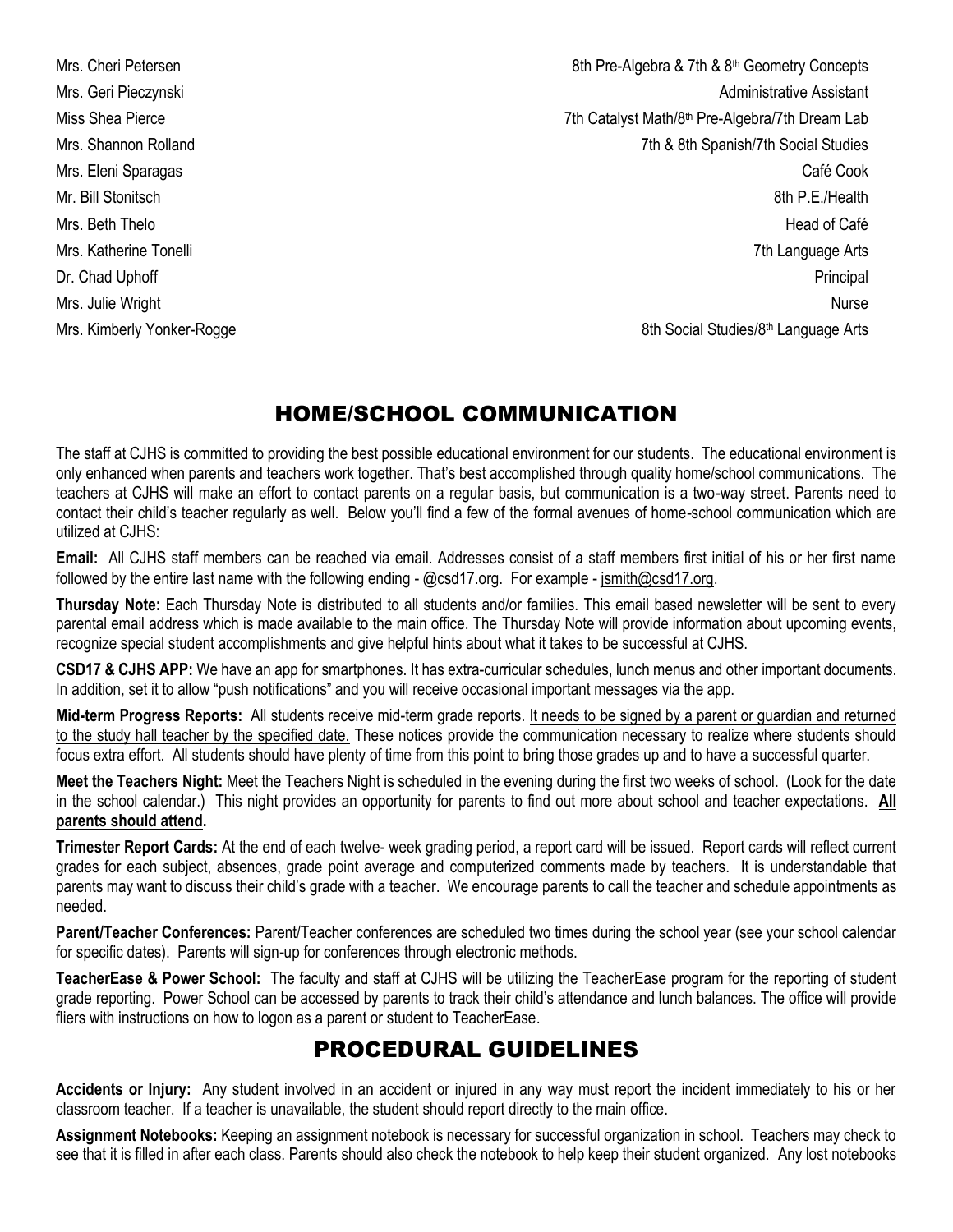should be replaced through the main office for a cost of five dollars per notebook.

*D17 Attendance Policy: Consistent student attendance is a key factor in student achievement and educational success. It is the legal responsibility of the parent/guardian to ensure that their child attend school daily and on time. Please make every effort to avoid removing your son or daughter from school for vacation or other reasons not including illness or bereavement. In the event that you have advance knowledge that your child is going to be absent, please send a written note to your child's school explaining the absence. When an unexpected absence occurs, parents/guardians are required to telephone the school before 9:00 a.m. and provide the school with a reason for the absence. Each school has an Absence Hotline listed in the beginning of this handbook. In accordance with school policy, school personnel will contact the parent/guardian at either home or work to verify a student's absence when parents/guardians have not reported the child's absence. Parents may request make-up work when reporting a student absence. Make-up work due to absence may be sent home with another student or picked up after school. A physician's release must be provided for any student who is absent from school for 3 or more days due to illness or a contagious disease. The physician's written release must contain the dates of and reasons for the absences. If absences are excessive, the district may require additional written medical verification from a physician licensed to practice medicine. Excused absences include illness, death in the immediate family, attendance at funerals, and medical/dental appointments. These absences will be considered excused after a parent reports and explains the reason for the absence. Students continue to be responsible for their school assignments when absences are excused. Parents/guardians and/or the student should contact appropriate school personnel in order to make arrangements for completing missing assignments. See page 9 for "Make-Up Work".*

*If your child is absent without valid cause for 5% or more of the previous 180 regular school attendance days (PA97-0218 effective July, 2011) or if tardiness becomes problematic, a meeting with the parent/guardian and school officials may be scheduled. If, after the meeting there is no improvement in a child's attendance, the district will file a truancy report with the Will County Truant Officer.*

**When an unexpected absence occurs, parents/guardians are required to telephone the school BEFORE 9:00 AM and provide the school with a reason for the absence. You may call the attendance hotline at 521-3031 before 7:30 am, or call the office after 7:30 am at 467-4314.**

**Book Bags:** Students are to leave their book bags in their lockers during the school day.

**Building Access Before School:** Students should NOT arrive to school prior to 7:45 a.m. unless prior arrangement is made with a staff member. Car riders are to be dropped off at the southeast entrance (that entrance is closed at 7:55 a.m.). Bus riders, bike riders and pedestrians can enter through the main entrance.

**Cameras &/or Camera Phones:** Photography or filming with these devices at school, on buses or at school events is strictly prohibited. Filming, picture taking, recording or phot-altering and/or posting online of anyone without their permission is strictly prohibited and will be considered a serious violation of school rules.

**Cheating & Plagiarism:** Students involved in these activities will be dealt with immediately by their classroom teacher and/or the administration. These unethical behaviors will not be tolerated. Students will be assigned disciplinary consequences and may receive zero credit on the assignment or test.

**Dress Code (D17 Policy):** Channahon School District works to provide all students with a safe and decent academic learning environment. Students should be dressed in clothing appropriate for instruction at school-Policy 7:160. *Inappropriate dress is defined as immodest clothing which disrupts the academic learning environment. Student choice of clothing can disrupt the learning environment when it is representative or suggestive of violence, illegal acts, drug/alcohol/tobacco use, offensive/obscene gestures/pictures, sexually implicit wording or pictures, gang affiliation or devil/cult worship.* Clothing or accessories containing any of these items are strictly prohibited and will not be allowed. Students violating the dress code policy shall be subject to appropriate disciplinary action as per School Board Policy 7:160 and 7:190.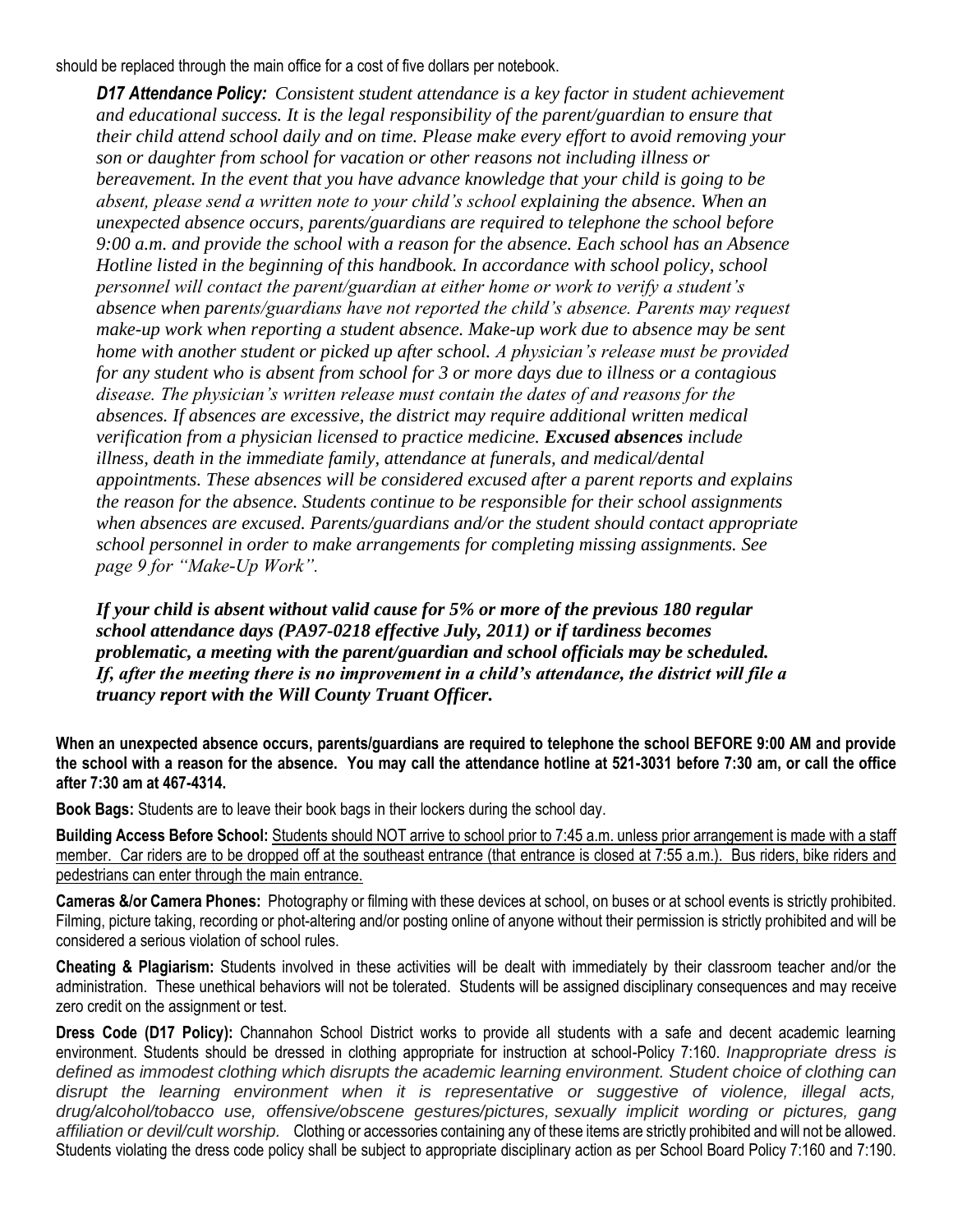Appropriate dress for all students, male and female, is defined as clothing that covers the torso from the shoulder to 'mid-thigh' and is not revealing. Shoulders and midriff must be covered. Tank tops, spaghetti strap, and teddy tops may not be worn without another shirt over it. It is recommended that short-sleeved shirts be worn. Clothing made of compression fitting spandex or similar material may not be worn unless other clothing is worn over it. Any other clothing deemed inappropriate for a school setting by the teacher and/or the building administrator will be addressed on an individual basis.

Hats, caps, visors, bandanas are not to be worn during the school day. Jackets or coats, designed to be worn outside in inclement weather, are to be placed in lockers and not worn to classes. Pajamas or pajama pants and pajama-type attire is only to be worn on days designated as pajama dress-up days. Teams or Clubs who occasionally wish to have a special dress-up day to show team unity must still receive advance permission to do so. The dress guidelines at Channahon Junior High were designed to help maintain an academic environment that emphasizes decency and respect.

**Dress Code for Academic Awards Night & other similar special events (D17 Policy):** At social events, the dress code is strictly enforced. Backless or low-back dresses; low-cut dresses, dresses that reveal cleavage, and or dresses that reveal midriff are not permitted. Clothing made of sheer or see through material; or strapless dresses are also prohibited. Dresses must be 'Mid-Thigh' in length. A collared shirt and dress pants are acceptable, and ties are optional. Jeans, athletic pants, shorts, and tightly-fitted clothing are not permitted. Students violating the dress code policy shall not be allowed to participate in the event and will be sent home.

**Entering School:** There are two entrances available to students in the morning. Students riding buses or walking are to enter the building through the main office entrance (door #1) at the beginning of each day. Students dropped off by parents should use the east driveway entrance and drop off/pick up at the Southeast corner of the junior high school building. Students will be admitted to the school beginning at 7:45 a.m. on every school day. **Parents: Please be aware of the stop arms of the busses when they are parked. Cars who pass a stopped school bus are in violation of the law. All car traffic should avoid the front driveway from 7:25 – 7:55 am and from 2:25 – 2:50 pm. On M,T,W and Th students will enter the building and go straight to their locker and class. On Wednesdays, the students will go straight to the MP Room.**

**Field Trips/Class Activities:** From time to time field trips and class activities are scheduled. As they are considered an extension of the school, *all school guidelines and rules are in place***.** Students may be withdrawn from these events for disciplinary or academic reasons. Students who have a doctor's note excusing them from gym class may be required by the nurse or principal to provide a doctor's release in order to attend the field trip. Students are responsible for any missed assignments, tests, etc.

**Grading Scale/Standard-Based Grading** (D17 Policy): A Standard-Based report card is used for students in Kindergarten through Eighth grade. Please refer to our website; http://www.csd17.org/index.php/parents/standards-based-grading, for more information. **DEFINITION OF SBG:** SBG identifies what exactly a child knows and can do based on the learning objectives. Letter grades cannot communicate to parents specific areas of academic strength or weakness.

**STATEMENT OF PURPOSE:** The purpose of this report card is to communicate with parents and students regarding the progress students are making towards the grade level specific learning standards, work habits, and social skills.

**Indicators used for levels of understanding:** (4) Extension – evidence supports a complex and consistent understanding of the standard through successful completion of enrichment. (3) Mastery – evidence supports achievement at grade level expectations in regard to the learning standard. (2) Progressing – evidence supports some growth within reasonable parameters of meeting the learning standard. (1) Limited – minimal evidence exists to support understanding of the grade level learning standard.

**Indicators to be used for levels of Frequency (Process):** A mid trimester check-in will be sent home at 6 weeks using the codes: + = No Concerns  $\mathsf{l}$  = Needs Improvement ( $\wedge$  = modified instruction)  $\ast$  = The behavior portion may be different for grade levels K-4 and 5-8

**Hallway Guidelines:** In order to ease the flow of traffic and avoid congestion and confusion students must follow these regulations:

- 1) Running, pushing and shoving are not allowed. We have a hands-off policy.
- 2) Slamming lockers is not permitted. Lockers are to be closed in a reasonable fashion.
- 3) Students who are in the hallway after the bell need to have a pass. It is the student's responsibility to ask the teacher for a pass.
- 4) Students should pick up after themselves and be conscientious, in an effort to keep our hallways neat and orderly.
- 5) Food/drinks should not be in the hallway.
- 6) Due to safety concerns, absolutely no misbehavior of any type will be tolerated on the stairways. The elevator is available only to students with medical clearance from a physician. **The two stairwells at either end of the academic hallways are to be used for students going upstairs only. The middle stairwell should be used for going from upstairs to downstairs at all times.**

**Homework: Homework may be required at times.** The assignment notebook will help students organize their work. Homework is the student's responsibility.

**Lockers:** Every student will be assigned a locker for storage of books, jackets, note books, etc. Students will be responsible for their assigned lockers. Lockers are to be kept neat and orderly. Pictures, mirrors, or signs may be displayed inside as long as they are in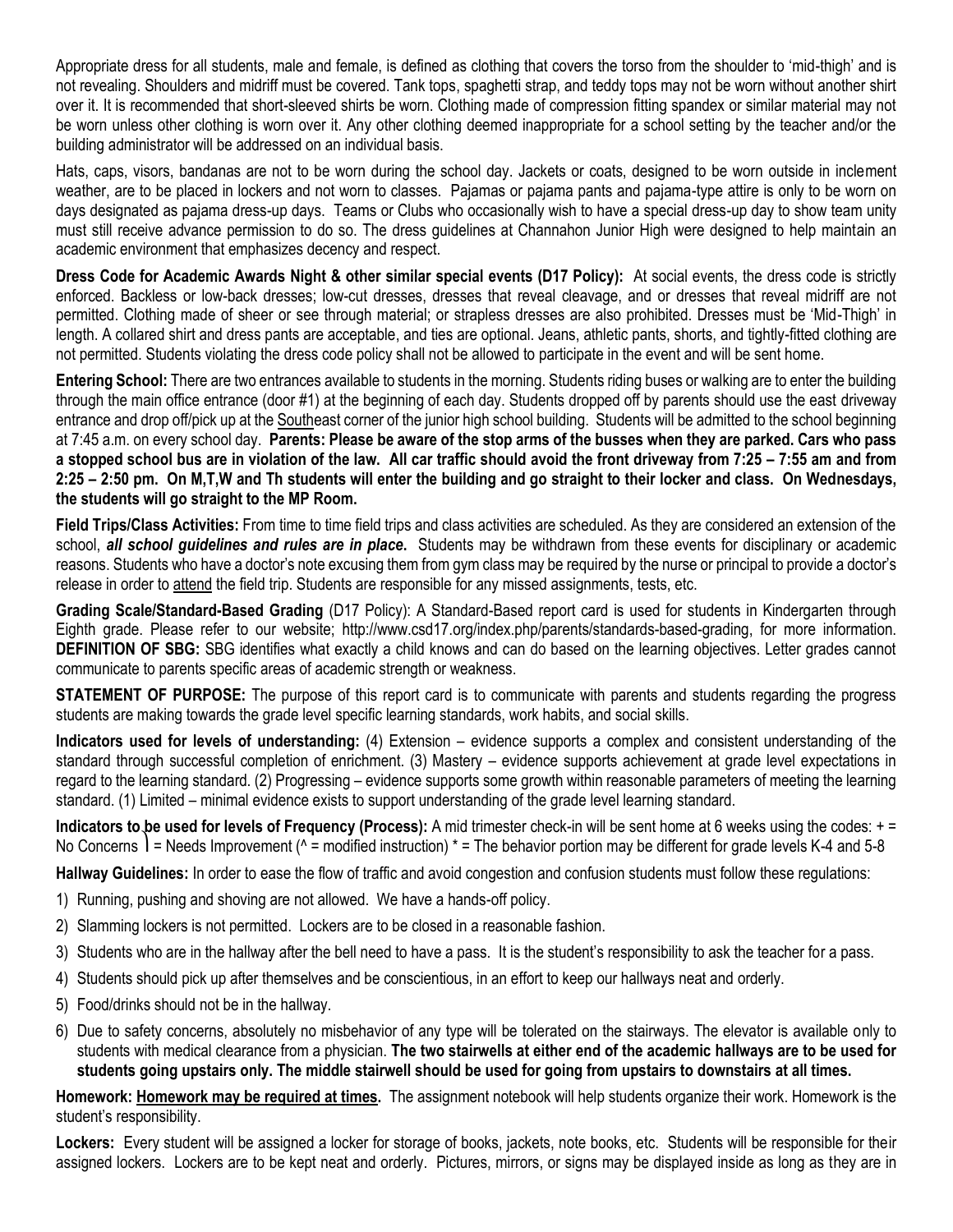good taste and are not permanently affixed. Writing and/or drawing on lockers is not permitted. The exterior of **lockers may NOT be decorated (in order to keep them looking nice and new). The only exceptions are "Good Luck Signage" by coaches/parent organizations and teachers (all with administrative approval)**. The assigned combination should be private. Lockers are not to be "set" to open automatically. This can cause damage to the mechanism for opening and closing. Lockers are school property and upon occasion the principal may need to inspect student lockers.

**Lunchroom Guidelines:** Each student will have their own lunch period for approximately thirty minutes per day. Students may bring their own lunch or purchase the school lunch. The lunch program is a pre-paid system in which deposits can be made to student debit accounts. When purchasing lunches, students are to present their student id cards to the cashier for the appropriate debit to be made. Replacement cards are \$5. If you lose your lunch card it must be replaced within one week. The balances of all lunch accounts for individual students can be checked by parents through the Power School program. Do not bring drinks in a glass container as they can easily break. Food may not be taken outside and students are not permitted to go to lockers during lunch. Students must have a pass signed by a teacher prior to lunch period if they intend to go to a teacher's classroom. Seating may be assigned. Students are expected to follow procedures established to ensure an orderly lunchroom. Furthermore, students are expected to listen to all supervisors. Everyone is responsible for cleaning up after him/herself.

**Make-up Work from Illness:** CJHS is adopting standards-based-grading philosophies (emphasis on what a child knows at assessment time, and less emphasis on when they know it, such as first-time-or-else grading). Teachers will set their own standards-based- grading make-up and re-do policies, but it will at minimum allow students returning from an illness to have the number of days missed (plus 1) to make up work for full credit. Parents should call and report every absence and may request homework at this time. However, requests must be made before **9:00a.m**. Parents requesting homework for absences can pick it up after 3:00. Parents will be given the homework packet in the office, and it is the parent's responsibility to get all necessary books from your student's locker. Locker combinations will be supplied.

**Planned Absences:** For any planned extended absence (such as a family vacation) students should notify all of their teachers at least two weeks prior to the absence. The teacher and student will fill out a **planned absence form** which will list the assignments and the due dates. All work which is received beforehand or during any extended absence, including but not limited to vacations and out of school suspensions, will be due to turn in on the date of return to school. For any planned extended absence in which work is not received beforehand, all make up work will be due within five school days.

**Medication:** When a child requires medication, the primary responsibility for administration of such medications rests on the parents. The district recognizes that some conditions can be controlled or corrected only when medicated at intervals, which may include school hours. In those instances, when the doctor determines that administration during school hours is necessary for optimum benefits, the District 17 board policy regarding the administration of medication will be followed. If your child will need to take any type of medication during the school day, please contact the main office to obtain a copy of the district guidelines.

**Morning Announcements:** Each morning, announcements will be given over the intercom, followed by the Pledge of Allegiance. The announcements will provide information about up-coming events, sports results, and club organization news. All announcements have to be cleared by the office, coaches or sponsors. Personal information will not be allowed on the intercom. Students are expected to be quiet during the announcements.

**Nurse's Pass:** Our Nurse will be on duty every day during the time posted. Anyone who needs to see the Nurse must first obtain a pass from his/her teacher. Emergencies that occur during a time when the Nurse is not present will be referred to the office. The Nurse is to be notified of any medical conditions, (broken arms, sprained ankles, etc.) medications for distribution, and/or doctors excuses from P.E. If students come to school and become ill, they may be sent home. For the most part, students need to have a temperature above normal in order to be sent home. The nurse or the office will make every effort to contact the home and emergency numbers in case of an emergency.

**P.E. Guidelines:** Facial piercings, ear gauging devices, dangling or hoop earrings, necklaces, bracelets, and watches may **NOT** be worn during PE class. Tennis shoes should not be their street shoes and should be kept at school.

Students are required to be excused from P.E. with a Doctors' excuse if they have stitches, a splint, or a cast. Also, students will not be allowed back into P.E. until they are released from their doctor and bring in a note to verify this. Good personal hygiene habits are emphasized in health as well as P.E.

**P.E. Excuses:** D17 Physical Education Excuse Policy*: A written excuse must be provided for any student who is unable to participate in physical education. All notes excusing students from PE class must be turned in at the beginning of the school day to the Nurses office. A parent/guardian may excuse a student for illness or a condition that does not warrant daily medical attention for one day, three times per trimester. Cases such as these required parental discretion as to the seriousness of the illness or injury bearing in mind that full participation in physical education is an important goal. Excuses for minor illnesses such as colds or aches and pains are not accepted. In the event of an extended medical condition, which is defined as 3 consecutive days or longer, a written doctor's note explaining the problem, cause of the problem, and length of excused time must be given to the school nurse. In the event that a doctor's note does not*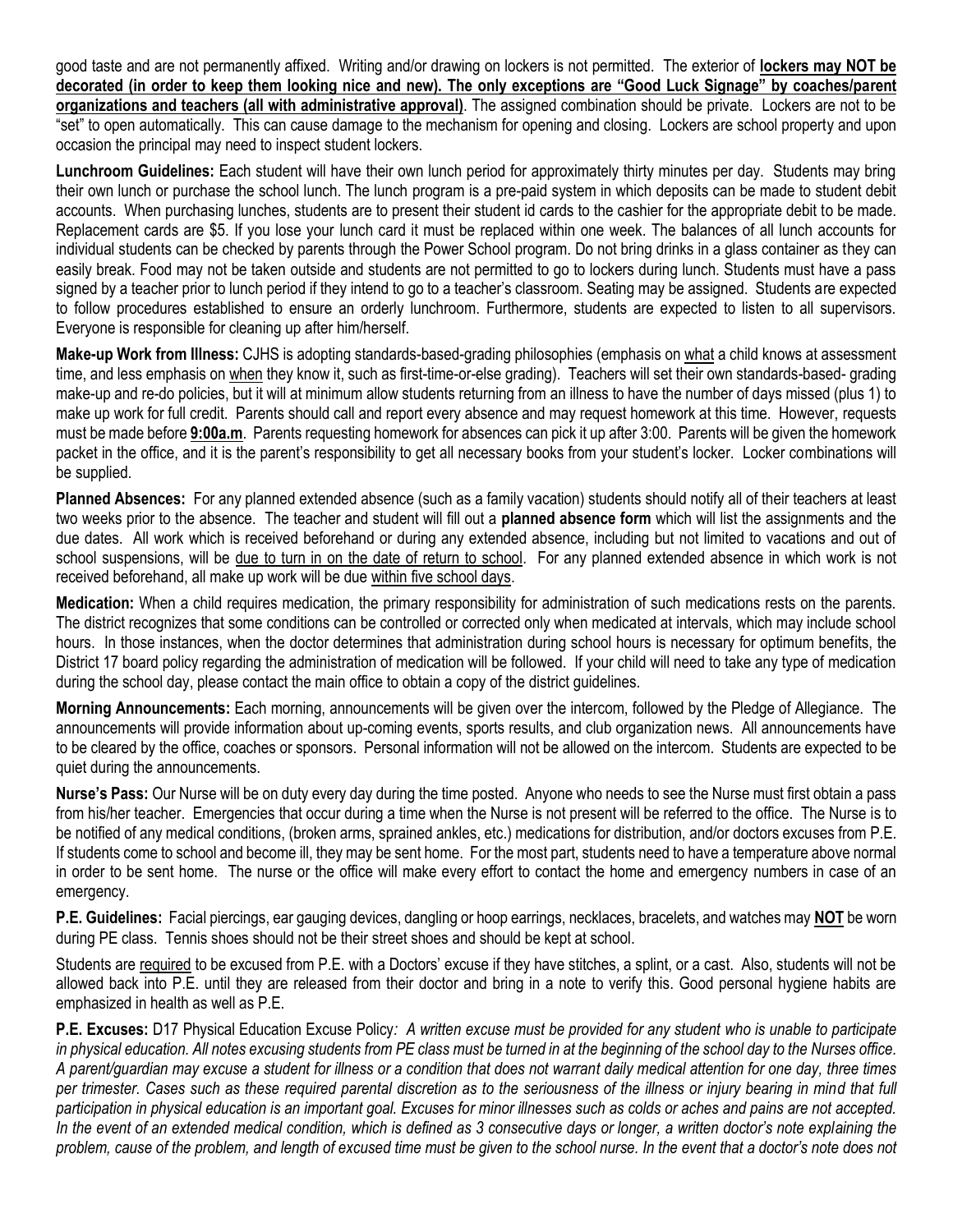*clarify a return date, a written note from the doctor is required to return to PE. Those students who have an extended excuse from physical education will participate in an alternate activity. A doctor's note is required for any student with stitches, staples, splint, cast or the need for crutches (explaining that the student has been trained to use crutch use). Any student excused from physical education will not be allowed to participate in extra-curricular sports activities. If the physician deems it necessary that the student should have a modified PE class, the PE teacher and the nurse will meet to discuss appropriate modifications.*

**Personal Items:** Personal items such as video game players, toys, games, etc., are to be left at home and not brought to school. Cell phones should not be on the student at any time during the school day and use is prohibited during this time. Any articles from home that are required for a speech or demonstration in a class must be approved ahead of time by the teacher or principal. These items may be kept in the office for safe-keeping. Pets are not allowed in the building without prior permission and special arrangements for drop off and pick up. Any personal item deemed not conducive to the school environment may be confiscated by the teacher and/or principal and returned only to a parent.

**Phone Usage: All cell phones should be put away as soon as you enter the building, turned off and stored in lockers during the school day. Photography or filming with these devices at school, on buses or at school events is strictly prohibited.** Filming, picture taking, recording or photo-altering and/or posting online of anyone without their permission is strictly prohibited and will be considered a serious violation of school rules.

The office phone may be used by students for emergency purposes only or if permission is given by a staff member. Parents should call the office phone during school hours if they need to speak to their child. Students are not allowed to call home for forgotten items.

### **D17 Cell-Phone Policy:**

*Personal computing devices are provided to students for instructional purposes; however, student cell phones may be used in the event that the classroom teacher decides it is appropriate for a specific instructional task. If not explicitly required for an instructional task, students should keep cell phones off and out of sight. The district is not liable for any lost or stolen devices. Personal devices may not be used while riding on a school bus. Smartwatches and other devices should not be used during class. Students who repeatedly violate these rules may have their personal device taken away until a parent is able to pick it up.* 

### **Pop/Candy/Beverage/Gum Rules:**

- No pop, food or candy should be brought into any class.
- Sealed pop or food must be sealed in a lunch bag and/or stored in a locker when entering the building. High Caffeine Drinks (e.g. Monster Drinks) are not allowed at school, even during lunch time.
- Gum rules are at the teacher's discretion.
- Students may have a water bottle in class as long as it is used for its intended purpose and does not become a distraction. The school has installed water-refilling fountains. The water bottles used during the school day (in lockers or classrooms) should be transparent.

Guidelines for Violations of Pop/Gum/candy Rules:

1st offense (trimester): warning

2nd offense (trimester): lunch detention

3rd offense (trimester): detention

4th offense (trimester): office referral for action

**Textbooks:** All textbooks are the property of Channahon Schools. Families pay a rental fee to use them. When students are assigned books, it is their responsibility to care for their books. Students will be assessed a fine for lost or damaged books. It is strongly encouraged that students cover their books in order to protect them.

**Visitors:** All visitors to the building must report to the main office immediately upon entrance to obtain a visitor's pass. Students will not be allowed to bring visitors to school with them.

## STUDENT BEHAVIOR

**Prohibited Student Conduct: Students may be disciplined for gross disobedience or misconduct, including but not limited to the following:**

1. Using, possessing, distributing, purchasing, selling or offering for sale tobacco or nicotine materials, including electronic cigarettes or e-cigarettes.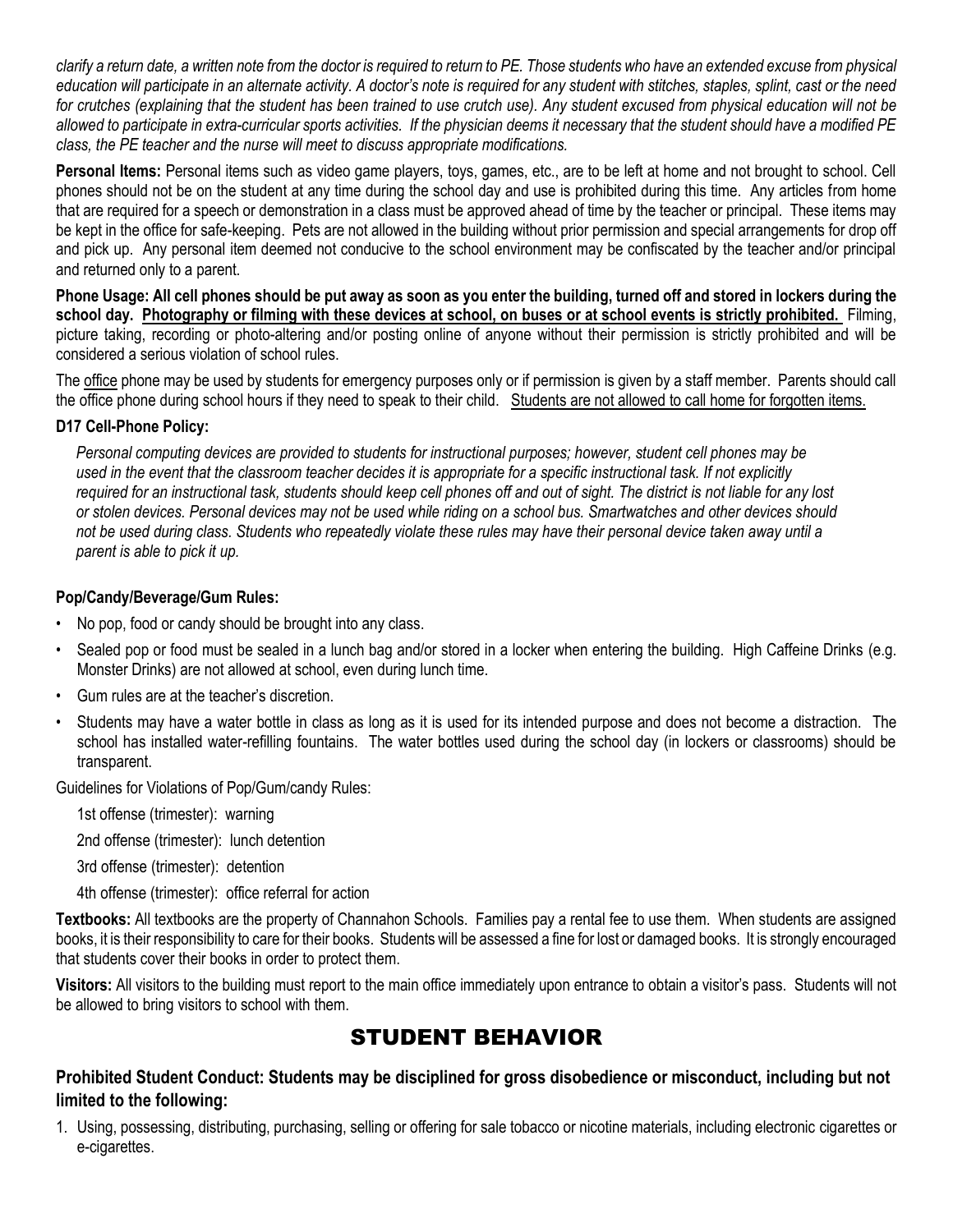- 2. Using, possessing, distributing, purchasing, or selling alcoholic beverages. Students who are under the influence of an alcoholic beverage are not permitted to attend school or school functions and are treated as though they had alcohol in their possession.
- 3. Using, possessing, distributing, purchasing, selling or offering for sale:
	- a. Any illegal drug, controlled substance, or cannabis (including marijuana, medical cannabis and hashish).
	- b. Any anabolic steroid unless it is being administered in accordance with a physician's or licensed practitioner's prescription.
	- c. Any performance-enhancing substance on the Illinois High School Association's most current banned substance list unless administered in accordance with a physician's or licensed practitioner's prescription.
	- d. Any prescription drug when not prescribed for the student by a physician or licensed practitioner, or when used in a manner inconsistent with the prescription or prescribing physician's or licensed practitioner's instructions. The use or possession of medical cannabis, even by a student for whom medical cannabis has been prescribed, is prohibited.
	- e. Any inhalant, regardless of whether it contains an illegal drug or controlled substance: (a) that a student believes is, or represents to be capable of, causing intoxication, hallucination, excitement, or dulling of the brain or nervous system; or (b) about which the student engaged in behavior that would lead a reasonable person to believe that the student intended the inhalant to cause intoxication, hallucination, excitement, or dulling of the brain or nervous system. The prohibition in this section does not apply to a student's use of asthma or other legally prescribed inhalant medications.
	- f. "Look-alike" or counterfeit drugs, including a substance that is not prohibited by this policy, but one: (a) that a student believes to be, or represents to be, an illegal drug, controlled substance, or other substance that is prohibited by this policy; or (b) about which a student engaged in behavior that would lead a reasonable person to believe that the student expressly or impliedly represented to be an illegal drug, controlled substance or other substance that is prohibited by this policy.
	- g. Drug paraphernalia, including devices that are or can be used to: (a) ingest, inhale, or inject cannabis or controlled substances into the body; and (b) grow, process, store, or conceal cannabis or controlled substances.
	- h. Any substance inhaled, injected, smoked, consumed or otherwise ingested or absorbed with the intention of causing a physiological or psychological change in the body, including without limitation, pure caffeine in a tablet or powdered form.

Students who are under the influence of any prohibited substance are not permitted to attend school or school functions and are treated as though they have the prohibited substance, as applicable, in their possession.

- i. Students should not refer to each other, or comment on, each other by race, ethnicity or gender in a discriminatory, offensive or negative way.
- 4. Using, possessing, controlling or transferring a "weapon" or violating the procedures listed below under the Weapons Prohibition section of this handbook procedure.
- 6. Using a cellular telephone, smartphone, video recording device, personal digital assistant (PDA), or similar electronic device in any manner that disrupts the educational environment or violates the rights of others, including using the device to take photographs in locker rooms or bathrooms, cheat, or otherwise violate student conduct rules. Prohibited conduct specifically includes, without limitation, creating and sending, sharing, viewing, receiving or possessing an indecent visual depiction of oneself or another person through the use of a computer, electronic communication device or cellular telephone, commonly known as "sexting." Unless otherwise banned under this policy or by the building principal, all cellular phones, smartphones and other electronic devices must be kept powered-off and out-of-sight during the regular school day unless: (a) the supervising teacher grants permission; (b) use of the device is provided in a student's individualized education program (IEP); or (c) it is needed in an emergency that threatens the safety of students, staff, or other individuals.
- 7. Using or possessing a laser pointer unless under a staff member's direct supervision and in the context of instruction.
- 8. Disobeying rules of student conduct or directives from staff members or school officials. Examples of disobeying staff directives include refusing a staff member's request to stop, present school identification or submit to a search.
- 9. Engaging in academic dishonesty, including cheating, intentionally plagiarizing, wrongfully giving or receiving help during an academic examination, altering report cards and wrongfully obtaining test copies or scores.
- 10. Engaging in bullying, hazing or any kind of aggressive behavior that does physical or psychological harm to a staff person or another student or encouraging other students to engage in such behavior. Prohibited conduct specifically includes, without limitation, any use of violence, intimidation, force, noise, coercion, threats, stalking, harassment, sexual harassment, public humiliation, theft or destruction of property, retaliation, hazing, bullying, bullying using a school computer or a school computer network or other comparable conduct. The school will also continue to educate and train students on good mental-health strategies, communication techniques and how to protect oneself from cyber-bullying, in order to help navigate difficult peer relationship situations, whether inperson or online, as students develop.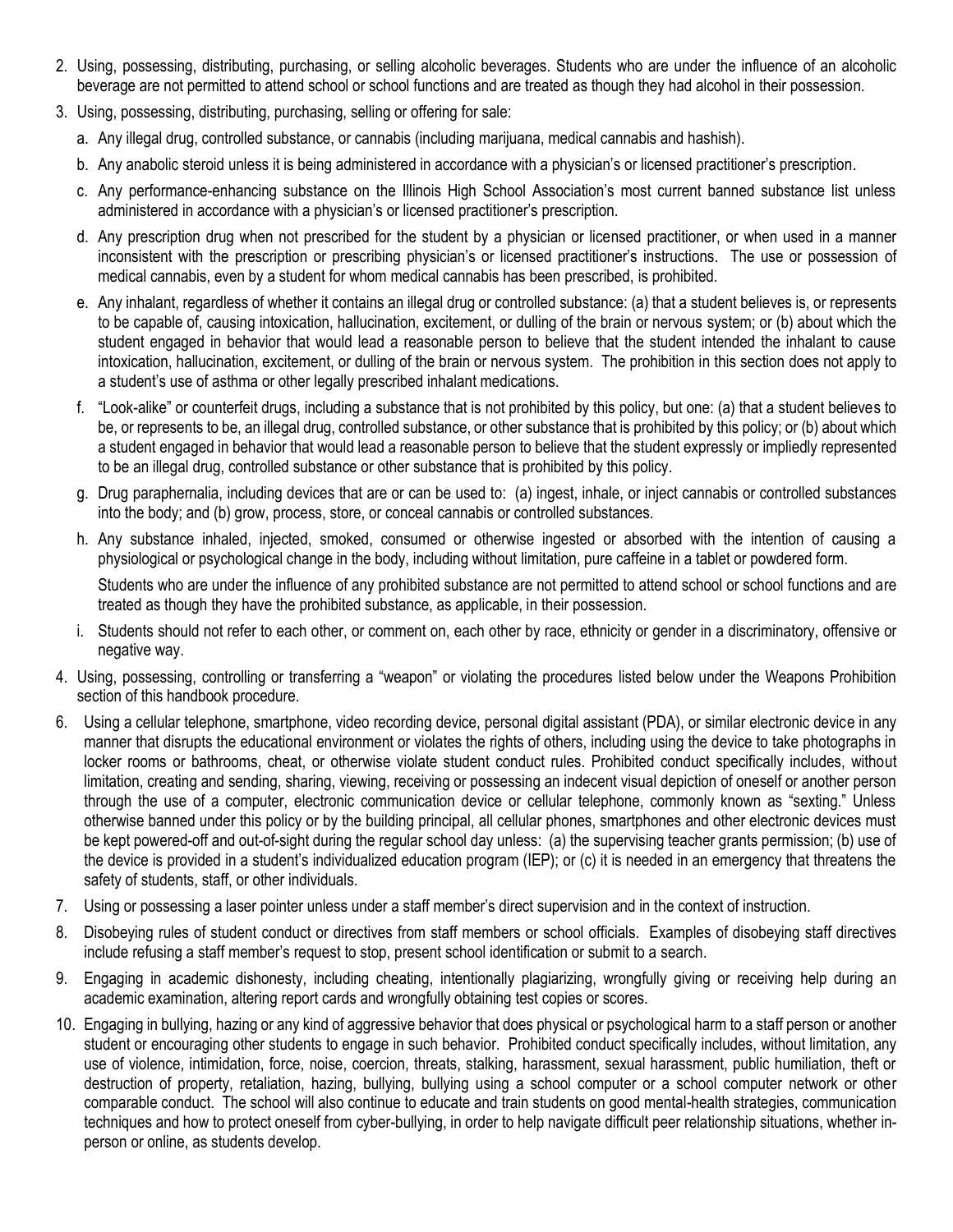- 11. Engaging in any sexual activity, including without limitation, offensive touching, sexual harassment, indecent exposure (including mooning) and sexual assault.
- 12. Engaging in teen dating violence.
- 13. Causing or attempting to cause damage to, stealing, or attempting to steal, school property or another person's personal property.
- 14. Entering school property or a school facility without proper authorization.
- 15. In the absence of a reasonable belief that an emergency exists, calling emergency responders (calling 9-1-1); signaling or setting off alarms or signals indicating the presence of an emergency; or indicating the presence of a bomb or explosive device on school grounds, school bus or at any school activity.
- 16. Being absent without a recognized excuse.
- 17. Being involved with any public school fraternity, sorority, or secret society.
- 18. Being involved in a gang or engaging in gang-like activities, including displaying gang symbols or paraphernalia.
- 19. Violating any criminal law, including but not limited to, assault, battery, arson, theft, gambling, eavesdropping, vandalism and hazing.
- 20. Engaging in any activity, on or off campus, that interferes with, disrupts, or adversely affects the school environment, school operations, or an educational function, including but not limited to, conduct that may reasonably be considered to: (a) be a threat or an attempted intimidation of a staff member; or (b) endanger the health or safety of students, staff, or school property.
- 21. Making an explicit threat on an Internet website against a school employee, a student, or any school-related personnel if the Internet website through which the threat was made is a site that was accessible within the school at the time the threat was made or was available to third parties who worked or studied within the school grounds at the time the threat was made, and the threat could be reasonably interpreted as threatening to the safety and security of the threatened individual because of his or her duties or employment status or status as a student inside the school.
- 22. Operating an unarmed aircraft system (AUS) or drone for any purpose on school grounds or at any school event unless granted permission by the building principal.

For purposes of these rules, the term "possession" includes having control, custody, or care, currently or in the past, of an object or substance, including situations in which the item is: (a) on the student's person; (b) contained in another item belonging to, or under the control of, the student, such as in the student's clothing, backpack, or automobile; (c) in a school's student locker, desk, or other school property; (d) at any location on school property or at a school-sponsored event; or (e) in the case of drugs and alcohol, substances ingested by the person.

Efforts, including the use of positive interventions and supports shall be made to deter students, while at school or a school-related event, from engaging in aggressive behavior that may reasonably produce physical or psychological harm to someone else.

### **When and Where Conduct Rules Apply**

The grounds for disciplinary action also apply whenever the student's conduct is reasonably related to school or school activities, including but not limited to:

- 1. On, or within sight of, school grounds before, during, or after school hours or at any time;
- 2. Off school grounds at a school-sponsored activity or event, or any activity or event that bears a reasonable relationship to school;
- 3. Traveling to or from school or a school activity, function, or event; or
- 4. Anywhere, if the conduct interferes with, disrupts, or adversely affects the school environment, school operations, or an educational function, including but not limited to, conduct that may reasonably be considered to: (a) be a threat or an attempted intimidation of a staff member; or (b) endanger the health or safety of students, staff, or school property.

### **Disciplinary Measures**

School officials shall limit the number and duration of expulsions and out-of-school suspensions to the greatest extent practicable, and, where practicable and reasonable, shall consider forms of non-exclusionary discipline before using out-of-school suspensions or expulsions. Potential disciplinary measures include, without limitation, any of the following measures:

- 1. Notifying parents/guardians.
- 2. Disciplinary conference.
- 3. Withholding of privileges.
- 4. Temporary removal from the classroom.
- 5. Return of property or restitution for lost, stolen or damaged property.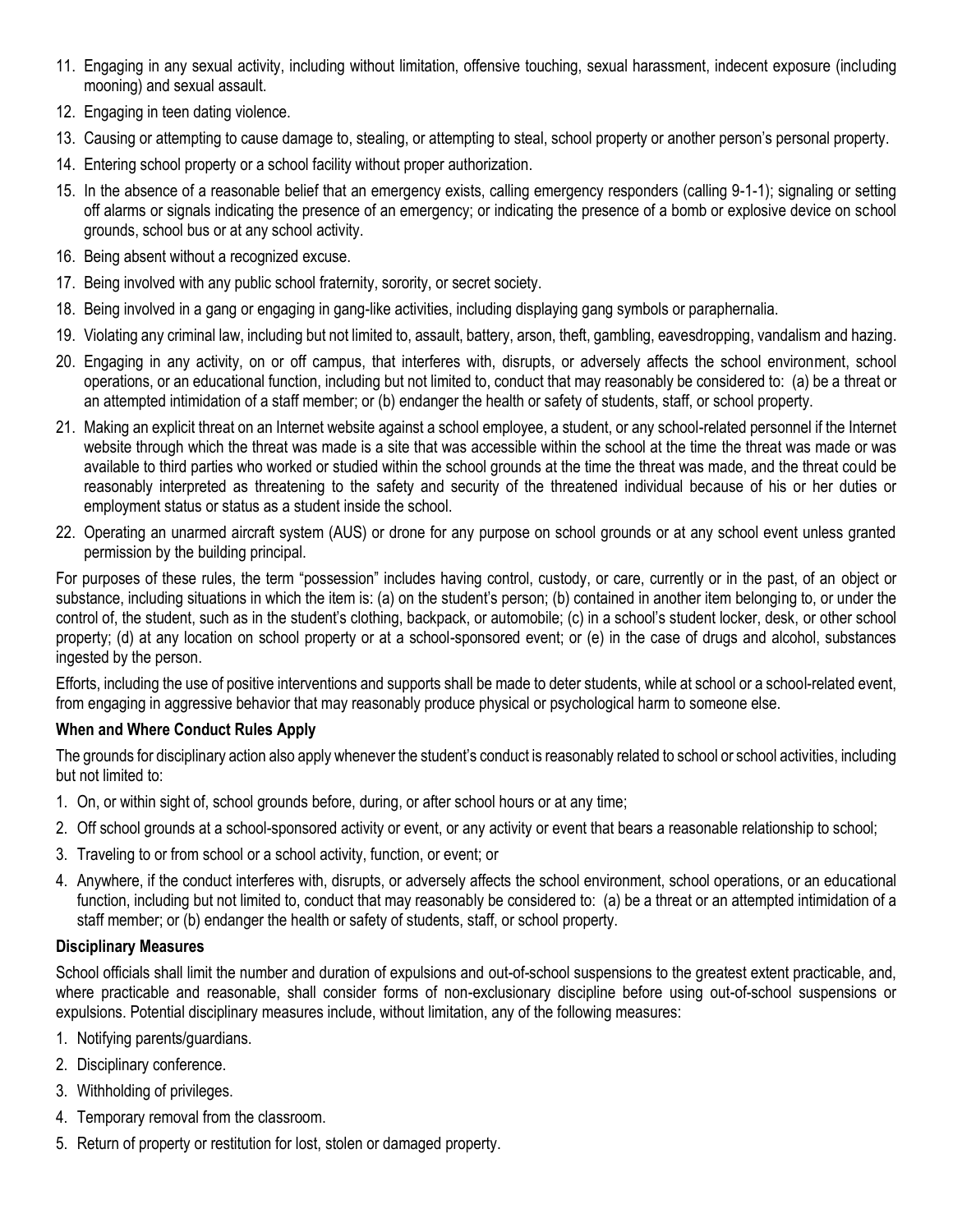- 6. In-school suspension.
- 7. After-school study provided the student's parent/guardian has been notified.
- 8. Community service.
- 9. Seizure of contraband; confiscation and temporary retention of the personal property that was used to violate school rules.
- 10.Suspension of bus riding privileges.
- 11.Suspension from school and all school activities for up to 10 days. A suspended student is prohibited from being on school grounds.
- 12.Expulsion from school and all school activities for a definite time period not to exceed 2 calendar years. An expelled student is prohibited from being on school grounds.
- 13.Transfer to an alternative program if the student is expelled or otherwise qualifies for transfer under State law.
- 14.Notifying juvenile authorities or other law enforcement whenever the conduct involves criminal activity, such as, illegal drugs (controlled substances), "look-alikes," alcohol or weapons or in other circumstances as authorized by the reciprocal reporting agreement between the District and local law enforcement agencies.

The above list of disciplinary measures is a range of options that will not always be applicable in every case. In some circumstances, it may not be possible to avoid suspending or expelling a student because behavioral interventions, other than a suspension or expulsion, will not be appropriate and available, and the only reasonable and practical way to resolve the threat and/or address the disruption is a suspension or expulsion.

### **Weapons Prohibition**

A student who is determined to have brought one of the following objects to school, any school-sponsored activity or event, or any activity or event that bears a reasonable relationship to school shall be expelled for a period of not less than one year but not more than 2 calendar years: The expulsion requirement may be modified by the superintendent, and the superintendent's determination may be modified by the board on a case-by-case basis. The definition of a weapon can be found in Board Policy 7:190. Please consult with the principal before bringing anything into the school, even for a class project or speech, that could be interpreted as a weapon.

### **Gang & Gang Activity Prohibited**

"Gang" is defined as any group, club or organization of two or more persons whose purposes include the commission of illegal acts. No student on or about school property or at any school activity or whenever the student's conduct is reasonably related to a school activity, shall: (1) wear, possess, use, distribute, display, or sell any clothing, jewelry, paraphernalia or other items which reasonably could be regarded as gang symbols; commit any act or omission, or use either verbal or non-verbal gestures, or handshakes showing membership or affiliation in a gang; or (2) use any speech or commit any act or omission in furtherance of the interest of any gang or gang activity, including, but not limited to, soliciting others for membership in any gangs; (3) request any person to pay protection or otherwise intimidate, harass or threaten any person; (4) commit any other illegal act or other violation of district policies, (5) or incite other students to act with physical violence upon any other person.Any student who is immediately or indirectly involved in any such offenses may be suspended from school for up to 10 days and may be recommended to the Board of Education for expulsion, as per district policy.

### **Re-Engagement of Returning Students**

The building principal or designee shall meet with a student returning to school from an out-of-school suspension, expulsion or alternative school setting. The goal of this meeting shall be to support the student's ability to be successful in school following a period of exclusion and shall include an opportunity for students who have been suspended to complete or make-up missed work for equivalent academic credit.

### **Additional Student Behavior Information**

Students who receive 3 lunch detentions in a trimester, will receive an after school detention on the 4th. Students will receive progressive discipline for repeated infractions. Students will have a fresh start each trimester for all minor infractions.

### **These steps may be bypassed as deemed necessary by the Dean, Principal and/or school district.**

**Lunchroom Detention:** *D17 Lunch Detention Policy – Whenever possible, students will participate in lunch. This time provides an important break in the day and is proven to contribute to social, emotional, physical and cognitive development. However, lunch detentions may be given when a student's behavior is a safety concern to self or other students. Teachers who assign a lunch detention will contact parents/guardians on the day of the offense either by email or phone and will share the misbehavior that caused the detention. Any student who receives a third lunch detention will serve it as an after school detention. Lunch detentions will not be given for missing academic work therefore it is the student's responsibility to make up for any missing or incomplete work on their own time or at a time after school as arranged by the classroom teacher.*

All those assigned a lunchroom detention must be prepared to eat their lunch in the lunch detention room. Talking is not allowed in the detention room. It is the student's responsibility to report to the lunch supervisor for their lunch detention**. If a student accumulates 3**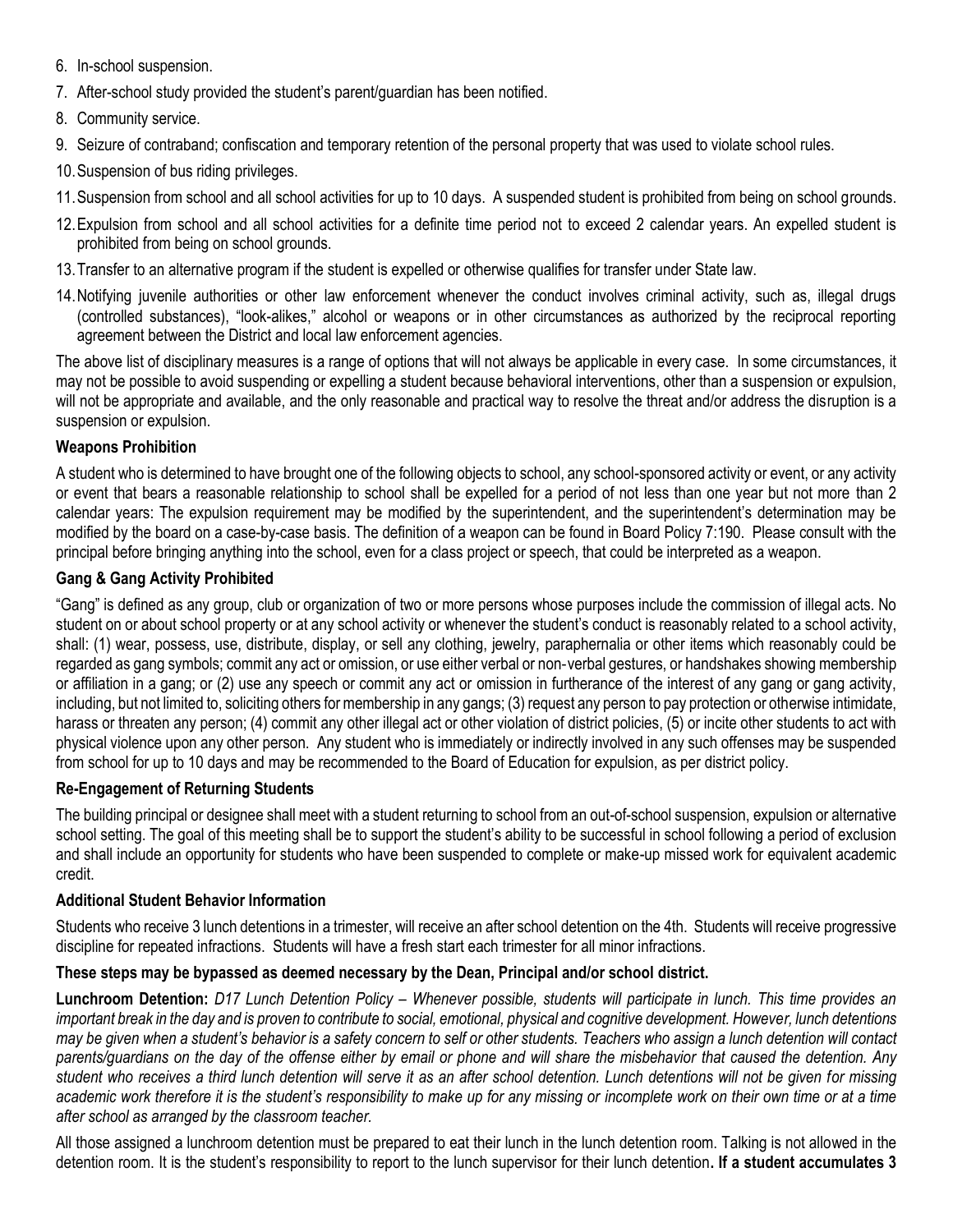**lunchroom detentions in a trimester, an after school detention will be issued for each additional offense, in addition to the lunchroom detention.** 

**After School Detention:** Detentions are given for more serious or continual student misbehavior. The detention slip issued to the student will explain the misbehavior. The parent may be asked to sign the detention slip and the student will return it to the office the next day. Failure to serve a detention will result in issuance of a 2nd detention**. Continued failure to attend a detention will result in discipline consequence progression, including in-school or external suspension.** 

**In School Suspensions:** In school suspensions consist of spending the entire school day in isolation (either in a teacher's classroom, the library or the office). They may be issued a book to read and/or may be given a meaningful writing assignment. Class work will be gathered for them and they will be able to begin working on their assignments. Students must turn in all work to their teachers the next day. Students may be suspended from all in-school and after-school activities during the suspension.

**Out of School Suspensions or Expulsions:** Out-of-school suspensions consist of students spending the entire day out of school. Students are suspended from school grounds and all school activities. Students suspended will have work collected by 2:00 p.m. the first or second day of suspension. All work will be expected to be turned in the first day back from suspension. After each out of school suspension students and their parents may need to conference with the principal prior to the student coming back to school. If a student needs to be suspended for more than ten (10) consecutive days, parents are entitled to a hearing in front of the School Board, as outlined in the Channahon Public School Board Policy.

## Behavioral Expectations

**Tardiness -** Students are to be in their scheduled classes when the bell rings. A tardy will be issued if this is not the case. A person who receives three tardies from a single class, during a trimester, including 1st period, will be issued an after school detention on the 4th offense (re-sets each trimester). All unexcused tardies will be dealt with as truancy.

**Truancy -** Un-excused absences from individual classes and/or significant portions of any school day will be considered as truancy. Excessive truancy will be referred to the Will County Truancy Officer. Truant behavior may also result in school issued disciplinary consequences.

**Bus Misconduct -** See section below. Misbehavior on the bus will not be tolerated by the administration of Channahon District 17.

**Assigned Location:** Students are always expected to be in their proper location. Students will be instructed on which places need permission (such as leaving the lunch room or recess to use the restroom). Students who are not where they are supposed to be for a second time shall receive a detention and may be placed on a restricted or no-pass list.

Cafeteria Expectations – Students are expected to keep their eating space clean and throw away all of their trash. Anything less is disrespectful to the hard-working custodians and kitchen staff. Students who cannot do this after being warned may be given an assigned location to eat for the next full week or a disciplinary consequence.

Throwing of food is considered a serious violation of cafeteria rules and the student can expect an immediate consequence.

**Public Display of Affection -** Students are not to participate in acts demonstrating their affection for others, including but not limited to actions such as, hugging, kissing, and holding of hands.

**Misuse of Technology -** All students are required to sign an appropriate usage form prior to utilizing the technology available at CJHS. If students choose to violate this agreement, they may be subject to disciplinary consequences, including but not limited to the loss of access privileges. If technology is used to harass or intimidate other students, either at school or from home, students may receive appropriate disciplinary consequences. The CSD17 Chromebooks and Student Google Accounts are monitored by an automated security system (known as Gaggle). Not all alerts administration receives are inappropriate, however, if they are, the second one in the school year will receive a detention. This system was approved by the District in order to keep students safe with their 1-1 devices and to make sure they are navigating the online world appropriately during their formative years.

**Cheating/Forgery/Plagiarism -** Acts of academic dishonesty will not be tolerated at CJHS. Students may receive appropriate disciplinary consequences and may receive zero credit for the assigned task.

**Electronic Devices (cell phones, games, music devices, etc.)** - All such devices should be turned off and put away as soon as you enter the building and stored in lockers during the school day. The school day will be defined as **7:45 a.m.** until the dismissal bell.

**Vandalism -** Temporary and/or permanent damages made to the property of others or to school property will result in disciplinary consequences. In addition, financial restitution will need to be made.

**Insubordination/Disruptive Behavior/Inappropriate Language -** Students will be expected to behave respectfully both during the school day and at all school-sponsored events. All such incidents of misbehavior may result in immediate disciplinary action.

**THEFT/OTHER ILLEGAL ACTIVITY** - Students involved in any illegal activities, including but not limited to the aforementioned, may be internally or externally suspended from school. The local authorities may also be contacted at the discretion of the administration.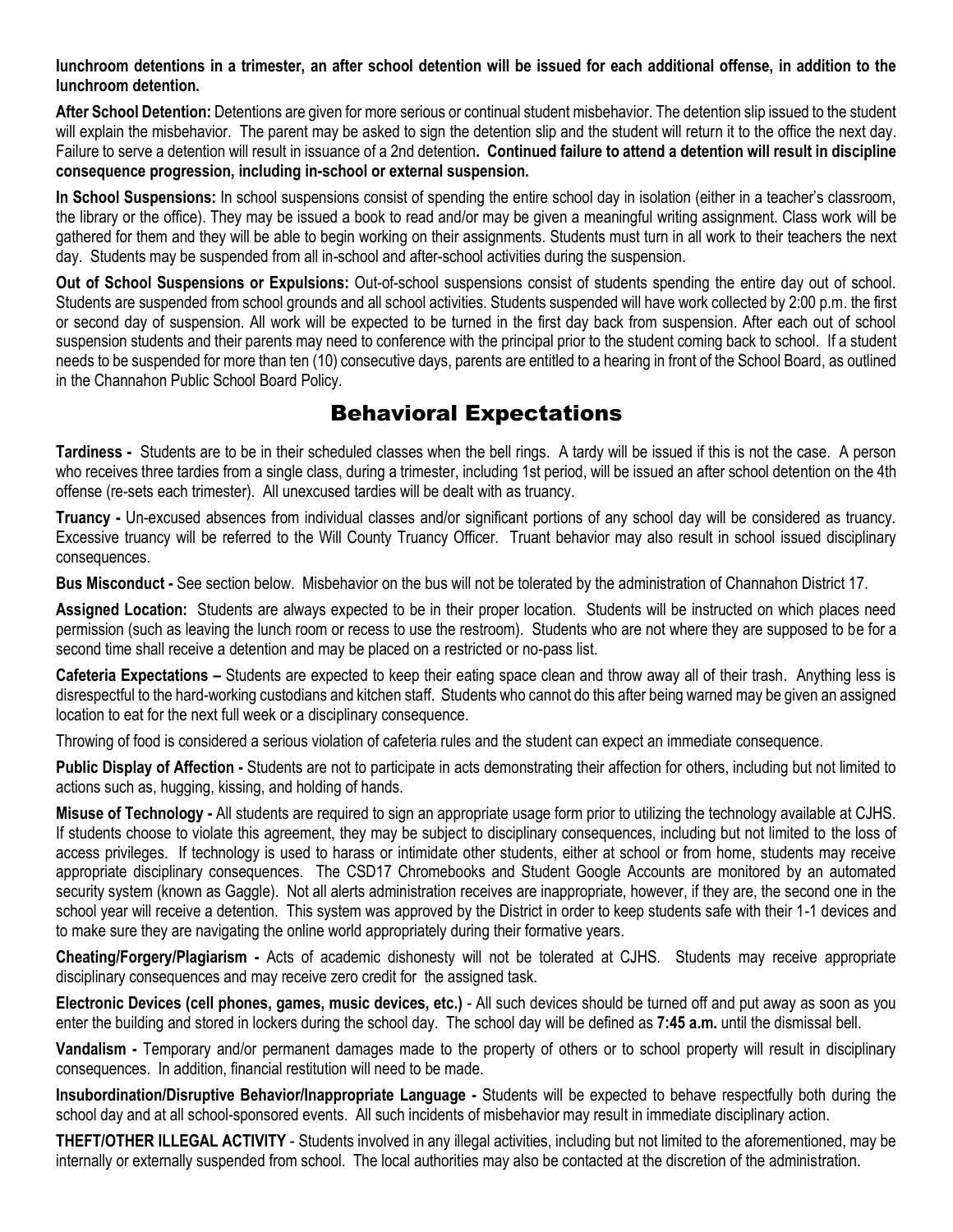### **TEASING & INSULTS**

Teasing or insulting others is hurtful to others and will be addressed. Warnings will not be given for this type of behavior. Students guilty of minor, first-offense Infractions will be given one of the following: 1) a detention or 2) required to participate in peer mediation. Students guilty of more hurtful infractions or repeated infractions shall receive a suspension from school.

### **FIGHTING, INCITING OTHERS, BULLYING, (SEXUAL) HARASSMENT AND INTIMIDATION**

Fighting- Any time that one student has aggressive physical contact with another student it may be considered fighting. Pushing, kicking, and slapping are all included in fighting. Fighting includes any behaviors that put any other student at risk or in danger of being harmed. Actions prior to the fight will be investigated and students are responsible for any actions that incite or provoke (teasing, bullying, namecalling, etc…).

Inciting others- In many cases, students are encouraged or incited to join in a physical altercation by another student who is truly the root of the problem. Students who encourage others to fight will be subject to the consequences for fighting whether the incited students actually make physical contact or not.

Bullying, Intimidation & (Sexual) Harassment**- (**D17 Policy):Bullying, Intimidation & Harassment Bullying is unwanted, aggressive behavior among school aged children that involves a real or perceived power imbalance. The behavior is repeated, or has the potential to be repeated, over time. Both kids who are bullied and who bully others may have serious, lasting problems. In order to be considered bullying, the behavior must be aggressive and include: • An Imbalance of Power: Kids who bully use their power—such as physical strength, access to embarrassing information, or popularity—to control or harm others. Power imbalances can change over time and in different situations, even if they involve the same people. • Repetition: Bullying behaviors are chronic. Bullying is a repeated event that has happened by the same student or group of students over a period of time. Bullying includes actions such as making threats, spreading rumors, attacking someone physically or verbally, and excluding someone from a group on purpose. Bullying, intimidation, and harassment are not acceptable in any form and will not be tolerated at school or any school-related activity. The school will protect students against retaliation for reporting incidents of bullying, intimidation, or harassment, and will take disciplinary action against any student who participates in such conduct. No person shall, using written language, verbally or electronically, to harass, intimidate or bully another based upon race, color, nationality, sex, sexual orientation, ancestry, age religion, creed, physical or mental disability, gender identity, order of protection status, status of homeless, or actual or potential marital or parental status, including pregnancy or other protected group status. The school and district will not tolerate harassing, intimidating conduct or bullying whether verbal, physical or visual, that interferes with or limits the victim's ability to participate in opportunities offered by the school. Our schools have consistent procedures for investigations relevant to these issues policy (7:20). 11 Examples of prohibited conduct include name-calling, using derogatory slurs, causing psychological harm, threatening or causing physical harm, or wearing or possessing items depicting or implying hatred or prejudice of one of the characteristics stated above. Examples of sexual harassment include touching, crude jokes or pictures, discussions of sexual experiences, teasing related to sexual characteristics, and spreading rumors related to a person's alleged sexual activities. Students who believe they are victims of bullying, intimidation or harassment or have witnessed such activities are encouraged to discuss the matter with a teacher, social worker or principal. Students may choose to report to a person of the student's same sex. Complaints will be kept confidential to the extent possible given the need to investigate. Students who make good faith complaints will not be disciplined. Any student who is determined, after an investigation, to have engaged in bullying, intimidation or harassment policy (7:20) will be subject to disciplinary consequences as provided in this handbook, including but not limited to, suspension and expulsion consistent with the school and district's discipline policy (7:190). Parents of students who have engaged in the above behavior will be notified. Any student making a knowingly false accusation regarding harassment may also be subject to disciplinary consequences.

**TOBACCO, NICOTINE, VAPING (no THC):** Using, possessing, distributing, purchasing, or selling tobacco or nicotine materials are prohibited, including without limitation, the use of electronic cigarettes. Students are not allowed to possess, use, distribute, purchase, or sell tobacco or nicotine during the school day from the time they arrive in the morning until they leave at the end of the day, and at any extra-curricular activities on or off school property. This includes any time a student is riding on the school bus. Cigarettes, smokeless tobacco, nicotine patch or gum, e-cigarettes, vaping devices, and look-a-likes are treated the same. Use of nicotine or tobacco products will result in the following consequence(s):

**First Offense** - Confiscation of materials, In School Suspension of one (1) day and Out of Building Suspension of one (1) day. Automatic police referral, and placed on hall pass restriction. Parent/guardian contacted.

**Subsequent Offenses** – Confiscation of materials, Out of Building Suspension no fewer than three (3) days, up to the possibility of expulsion. Automatic police referral given, and placed on hall pass restriction. Parent/guardian conference.

School authorities may inspect and search school property and equipment owned or controlled by the school (such as lockers, desks, and parking lots), as well as personal effects left by a student, without notice to or the consent of the student. Students have no reasonable expectation of privacy in these places or areas.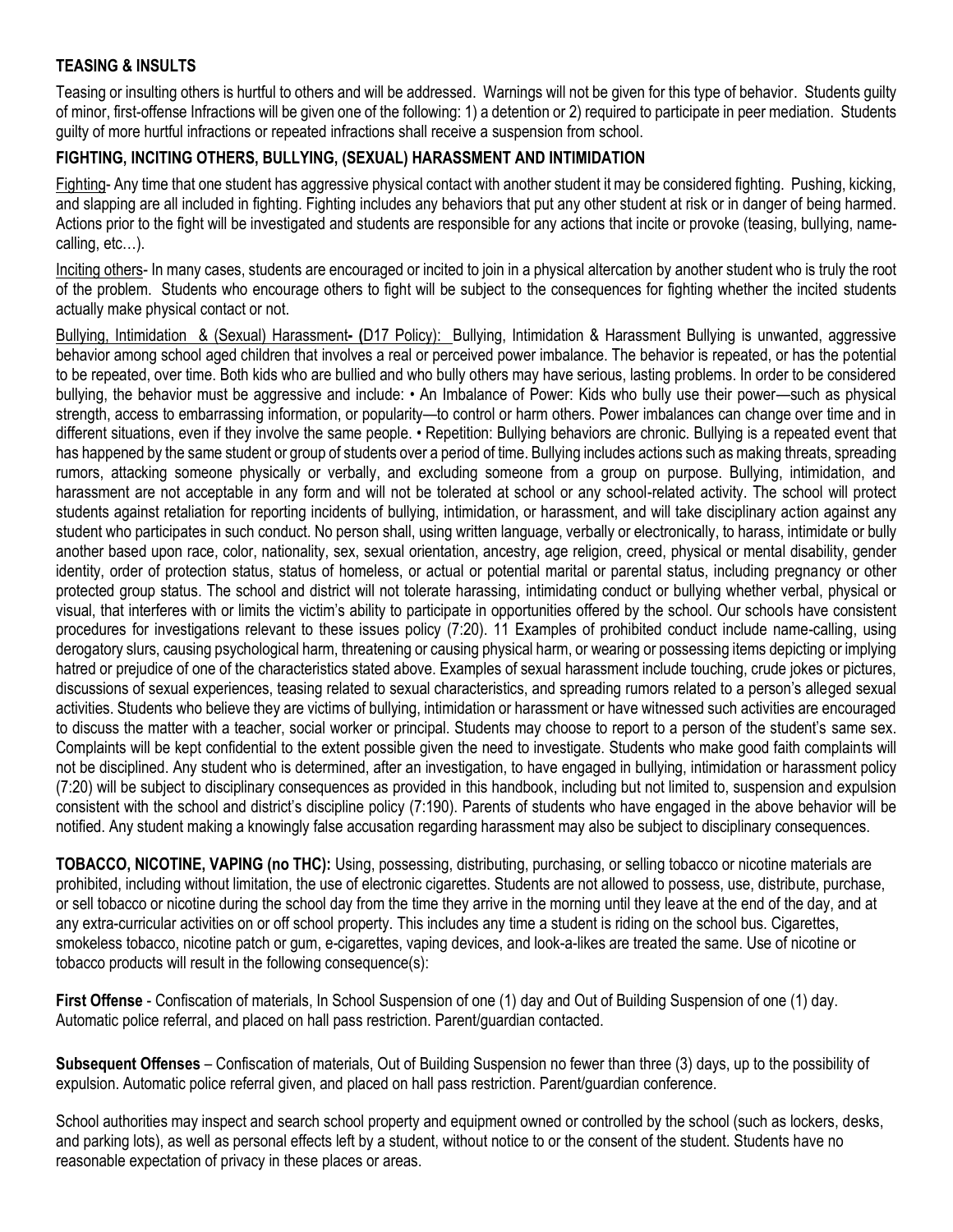### **Athletic and Extra-Curricular Code Violations**:

**First Offense** - results in a loss of 25% participation in all current athletics, extra-curricular activities and IESA events, effective immediately.

Second Offense – results in loss of remainder of school year participation in all athletics, extra-curricular activities and IESA events.

**Subsequent Offenses** – results in loss of remainder of junior high school career participation in all athletics, extra-curricular activities and IESA events.

Note for Athletic Code: Tobacco, Nicotine and VAPING (No THC present) violations are based off of the current school year. However, the first offense in a second school building year, if the same violation happened the previous year, may result in more than 25% participation loss.

**Alcohol, Drugs, VAPING (THC present):** Using, possessing, distributing, purchasing, or selling alcohol, drugs or vaping (with THC present) are prohibited. Students are not allowed to possess, use, distribute, purchase, or sell these substances, which are illegal for minors, during the school day from the time they arrive in the morning until they leave at the end of the day, and at any extra-curricular activities on or off school property. This includes any time a student is riding on the school bus. Possession, use, distribution, purchase or selling of these items will result in the following consequence(s):

**First Offense** - Confiscation of materials, and Out-of-Building Suspension of no fewer than (5) days, up to the possibility of expulsion. Automatic police referral, and placed on hall pass restriction. Parent/guardian contacted.

**Subsequent Offenses** – Confiscation of materials, Out-of-Building Suspension no fewer than (10) days, up to the possibility of expulsion. Automatic police referral given, and placed on hall pass restriction. Parent/guardian conference.

School authorities may inspect and search school property and equipment owned or controlled by the school (such as lockers, desks, and parking lots), as well as personal effects left by a student, without notice to or the consent of the student. Students have no reasonable expectation of privacy in these places or areas.

### **Athletic and Extra-Curricular Code Violations**:

**First Offense** - results in loss of current season in all athletics, extra-curricular activities and IESA events. If a student is not currently in a season, they would lose 50% of any season about to begin (within 30 days), effective immediately at the time of violation.

**Second Offense** - Results in loss of athletics, extra-curricular activities and IESA events for one calendar year from the date of the offense.

**Subsequent Offenses** – May result in loss of remainder of student's CSD17 career participation in all athletics, extra-curricular activities and IESA events.

Note for Athletic Code: Alcohol, Drugs, and VAPING (THC present) violations will carry over from one school, and school year, to another.

## OUR DRUG-FREE PLEDGE

The faculty and staff at CJHS are committed to promoting the safety and well-being of our students through our ongoing anti-drug efforts. We believe that we are blessed with some great students and an outstanding community, however, the impact of drug abuse can be felt in all areas. Students are aware that the possession, distribution, or use of drugs at school or any school related function is absolutely prohibited. The school reserves the right to search school property and equipment owned or controlled by the school (such as lockers, desks and parking lots). Although we believe that our students make good choices in regards to drug usage, we also believe in being diligent in the deterrence of any and all drug abuse. We also intend to allow local law enforcement to conduct drug-dog searches to help ensure a safe and drug-free environment at least once every school year.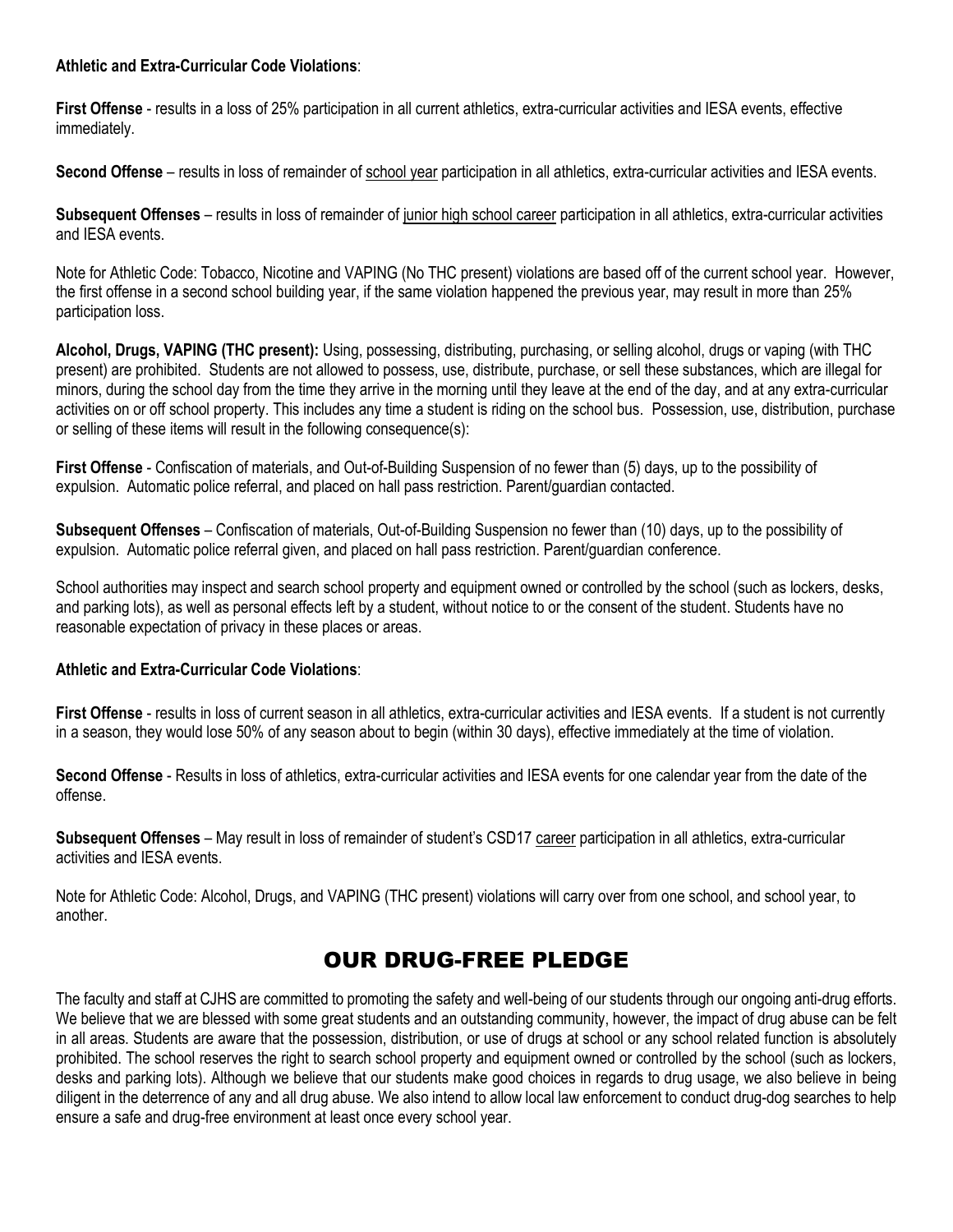# BUS PRIVILEGE & WALKERS

It is important for all students to respect their school bus driver and obey the rules posted on the bus.

**Bus Route Assignments:** Bus routes and bus stops are assigned and all students must follow these assignments. If an emergency arises and a student needs to change busses or stops, parents must send a note to the principal**. If any student needs to ride a bus home to another student's bus stop, a signed note from the parents of both students must be submitted to the main office**. Students getting a ride from their parents should be picked-up near the east entrance**.**

## Bus Safety Rules

- 1) Respect and listen to your bus driver.
- 2) Stay seated at all times. Wait until the bus comes to a complete stop before getting up.
- 3) Feet are to be on the floor and out of the aisles. Students should face the front at all times.
- 4) Eating and drinking is not allowed on the bus.
- 5) Windows may be opened only as far as the indicator line.
- 6) Throwing things in the bus or out of the windows is not allowed.
- 7) Talking on the bus is permitted, however, excessive noise is distracting to the driver and is to be avoided.
- 8) Students are responsible for their own belongings such as books, bags, and instruments. No radios or toys are allowed on the bus.
- 9) Pushing and shoving at the bus stop and the sidewalk at school is dangerous and strictly prohibited. The bus stop is considered an extension of school and all rules guiding student behavior at school are in force at the bus stop.
- 10)When you exit the bus, always walk in the front of the bus at the drivers sign. Never go behind the bus.

### Bus Misconduct

The bus driver is the authority on the bus and is expected to enforce all safety rules. Violations of the rules stated above will result in disciplinary measures taken by the bus driver and school staff to ensure safety. The bus driver has the prerogative of assigning seats. Students are expected to remain in their assigned seats when bus drivers assign seats. Throwing of items on the bus is considered a major bus rule infraction and the student can expect immediate consequences. Students who continue to violate safety rules will be referred to the principal and additional disciplinary consequences may occur, including but not limited to suspension of bus riding privileges.

**Dismissal:** Dismissal from school is staggered with half of the students (first dismissal busses) being dismissed at 2:32. The other half of the student body (second dismissal busses & walkers or car riders) are dismissed at 2:39, with the buses leaving at approximately 2:44. Students will be dismissed from their 8th period class to go to their locker and then immediately to their assigned bus. Any student who is staying after school for an extracurricular activity will be released at second dismissal. No athletic participants will be released at first dismissal, unless specifically requested by the administration.

### Walkers/Bike Riders

- 1) Do not walk or ride your bike in the middle of the road.
- 2) Be careful crossing streets. Watch for traffic.
- 3) When walking students must use sidewalks and walking/biking paths when available.
- 4) All walkers, bike riders and car riders will be dismissed at 2:39 (second dismissal bell).
- 5) Students assigned bus routes must ride their bus, unless they bring in a signed note from **their parent/guardian giving them permission to walk or bike ride to and from school.**

## EXTRACURRICULAR/ATHLETIC ACTIVITIES

All extracurricular activities are a privilege, not a right. Therefore, to participate in any extracurricular athletic competition/sport, club and/or activity, the student must be in good academic standing. If a student is not, he/she may be exempted from participation until he/she has improved. This includes attendance issues. Furthermore, students who violate school rules may be removed.

Transportation to and from practice, activities, and/or clubs is the responsibility of the student's parents/guardians.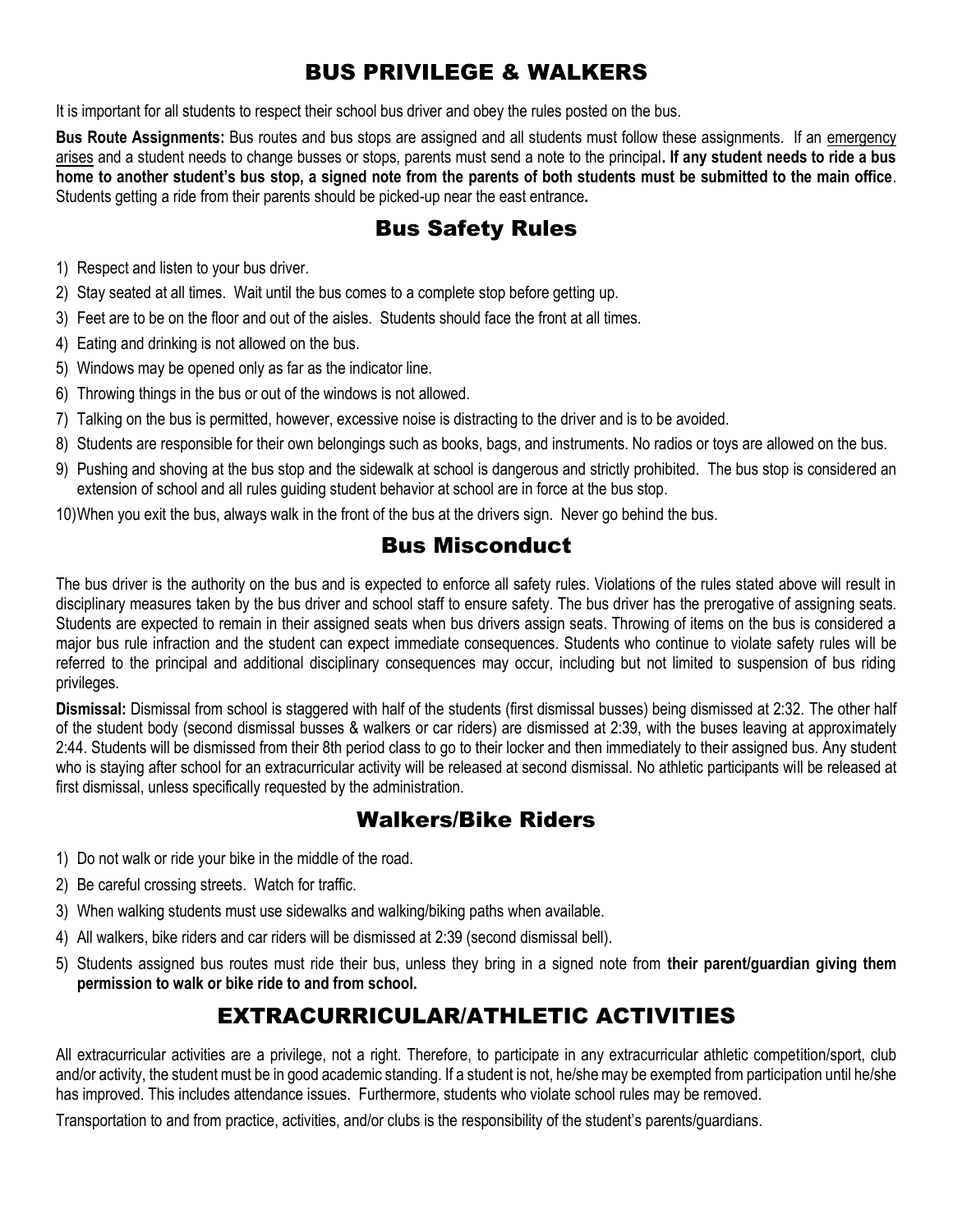# CLUBS AND ACTIVITIES

CJHS offers a wide variety of extracurricular activities. Most of these activities occur after school. Some of the activities have a fee associated with them. Club activities are done at 3:40, unless the members are told otherwise. Below is a list of the CJHS academic activities.

**Art Club-** Art Club works on projects for the school, sets for the play, or other individual projects you may have. See Mr. Fracassi in the Art room for information.

**Band-** The Band meets during Flex Hall period 5A on Mondays, Wednesdays, and Fridays. They perform in concerts, parades, and local competitions. See Mr. Becker in the Band room for lessons or more information.

**Beta Club:** In order to be invited to join the Beta Club after 7th grade, or be recognized at the graduation ceremony after 8th grade, students must: A) Maintain a 3.4 cumulative JH G.P.A. at the end of the school year, and B) Not receive a 3rd after-school detention, or the equivalent thereof, during their current school year. Three lunch detentions shall count as one after-school detention. One violation which results in an in-school suspension day(s) shall count as two after-school detentions. Any out of school suspension shall result in immediate dismissal. In order to be recognized as a Beta Club member at the graduation ceremony, students must meet the same GPA and discipline criteria, and submit their completed total of fifteen hours of service (7.5 community service and 7.5 school service hours). Additionally, members must participate in all Beta-sponsored activities. The Beta Club will elect four officers: President, Vice President, Treasurer and Secretary. All elected officers will adhere to the National Beta Club standards or they may be removed from their position.

**Choir-** The Choir is open to any 7th or 8th grade student in good academic standing. Choir meets during Flex Halls on Tuesday, Thursday, and Friday. The Choir performs in a couple of concerts, contests, and trips throughout the school year.

**Drama Club-** The Drama Club works together to put on the CJHS school play in the spring. Stage Managers are interviewed in late November. Cast auditions are typically in early December. Rehearsals are scheduled during the next several months. Stage Crew, including light crew, sound crew, stagehands, and makeup crew are selected in early March. The play is presented in early April. CJHS students run the entire production.

**Entrepreneurship Club-** The Entrepreneurship Club, supported by the Joliet Chamber of Commerce Education Committee, shall encourage participants to develop an entrepreneurial spirit. They shall develop a business proposal and present it at a showcase every spring.

**Friends in Action-** Friends in Action is a group that meets to make new friends, play games, and socialize together with each other and at special school events and field trips.

**Geography Bee-** The CJHS Geography Bee is open to any 6th, 7th, or 8th grade student. It is a trivia contest run by the National Geographic Society typically in the autumn. The overall winner takes a test to qualify for the State Geography Bee.

**History Bee-** The CJHS History Bee is open to any 7th, or 8th grade student.

**Math Team**- Math team usually begins in January and is open to all students in good standing. Students practice various problems and strategies to compete against other schools for the best answer in the fastest time. If you like math, this is the team for you!

**Math & Science Club**- Sponsored by Exxon-Mobil, this club allows students to create a project each year to be presented at the Exxon-Mobil Showcase.

**Red Riot-** Red Riot is the name of the student fan section at home games.

**Scholastic Bowl-** Scholastic Bowl usually begins meeting in January and is open to all students in good academic standing. Students work with a team to answer trivia questions on various subjects against teams from other schools.

**Speech Team-** Speech Team (or mini-drama) is open to all students in good academic standing. Members of the team can work individually, in pairs, small groups, or large groups to perform serious or comedic skits at a competition performance level. This is a great club to join if you are thinking about auditioning for the school play. Rehearsals are held from August to November, culminating with contest performances.

**Spelling Bee-** The CJHS Spelling Bee is held during the winter and is open to any 7th or 8th grader as well as the 6th grade winner. This Bee determines the overall top speller in the district. The district winner will then compete in a County Spelling Bee. The top spellers from each grade will compete in the IVC Spelling Bee for the top awards out of all conference schools.

**Student Council**- The Student Council is the governing body of the school. Members brainstorm and work on fun activities and fundraisers to make our school a better place. All students in the school elect our President, Vice-President, Secretary, and Treasurer. Study Halls elect their own representatives. Student Council meets a couple of days a month before school (to avoid conflict with after school activities). Officers meet more often and run the meetings.

**Dances/Other School-Sponsored Activities:** Junior High dances and special events are for Channahon Junior High students only.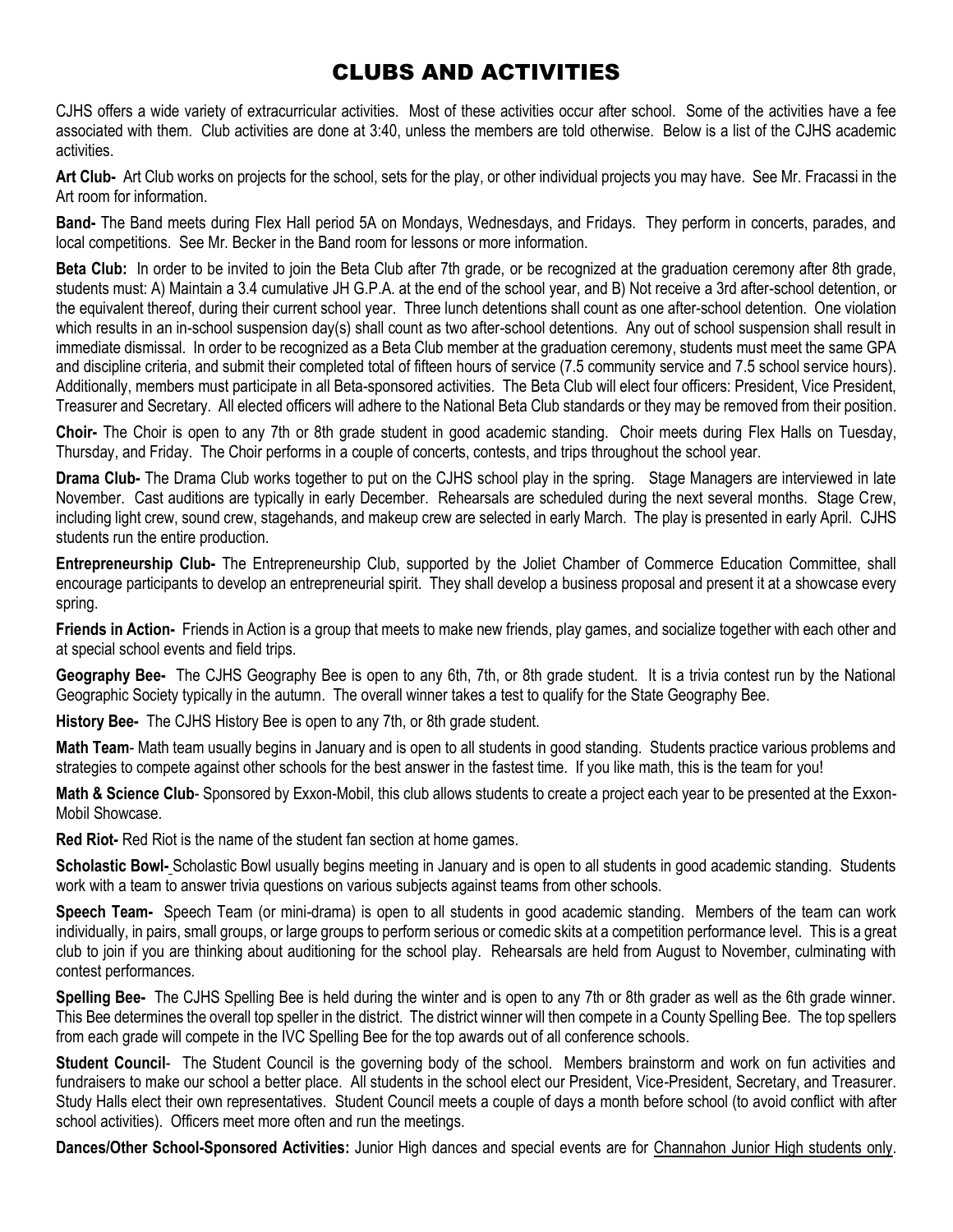The students must stay the entire time unless a parent comes to the door to pick a student up early.

### ATHLETICS

The philosophy of athletics at CJHS is to provide a well-rounded quality program that contributes to the physical, mental, and emotional well-being of those who participate. Our program is based on the premise that success is individuals and teams playing to the best of their abilities. Students will be given an athletic handbook at the beginning of each season. It is the responsibility of the student and parents/guardians to read the handbook.

## ATHLETIC PROGRAM

Channahon Junior High is a member of the Illinois Valley Conference and the I.E.S.A. Other conference members are Coal City, Dwight, Elwood, Gardner-South Wilmington, Mazon-Verona-Kinsman (MVK), Minooka, Reed-Custer, Richland, Saratoga, Seneca, Shabbona and Wilmington.

**Interscholastic Athletic Program:** There are fees associated with participation in each interscholastic sport. They are \$15 per sport. Each athlete will receive an athletic handbook. It is the responsibility of the participant and the parents/guardians to review the rule s and regulations. The Interscholastic Sports CJHS offers are as follows:

| <b>Boys Sports</b>   | <b>Girls Sports</b>  |
|----------------------|----------------------|
| Baseball             | Softball             |
| <b>Cross Country</b> | <b>Cross Country</b> |
| Soccer               | Soccer               |
| Basketball           | Cheerleading         |
| Bowling              | Basketball           |
| Wrestling            | Bowling              |
| Track                | Volleyball           |
|                      | Track                |

## Academics: Eligibility, CODE OF CONDUCT, GPA & AWARDS

The eligibility policy has been formulated in accordance with the Illinois Elementary School Association or I.E.S.A. Grades are checked weekly and a student must be doing passing work in all school subjects. If at any eligibility check a student is failing any subject, he/she will be ineligible to compete from Monday through Saturday of the following week. Failing a subject is defined as not meeting a class average gpa of 1.4. The office runs this report each week. A person can be reinstated if he/she can meet these same eligibility requirements at the end of any succeeding week. A student who is ineligible may not participate in any interscholastic event; however, they are required to attend each practice. These students will spend the first half of each practice studying in those subject areas that they are failing and the last half working with the team. Ineligible players will not be allowed to go to away games on the bus with the team. Ineligible players SHOULD attend home games. They will be required to sit near the team and be out of uniform. Ineligible players will be encouraged to go to homework club when it meets. No player may skip a detention in order to play a game. If a player has fulfilled his/her obligation for a detention, he/she may play on that day. Any player who attends school but fails to serve a detention on a given day will be ineligible until all outstanding detentions are served. A student must attend school on the day of an interscholastic event in order to play that day. **Athletes must be in attendance for at least half of the school day to be eligible to participate in any contest on that date or on the weekend immediately following the absence.** A student who misses Physical Education due to a medical excuse either from home or the doctor will not be allowed to participate in the after school sport that day. **Any student who quits a team after the first interscholastic event will be ineligible to participate in any other sport during the same athletic season.**

**\* Drama & Musical performances shall fall under the same guidelines and expectations.**

**Athletic Code of Conduct:** Athletes are representatives of their school and community. Their conduct must reflect this responsibility at all times.

- 1. Good sportsmanship is a prime objective of Channahon Public Schools and will be expected of its participants. Athletes should conduct themselves in a sportsmanlike manner at all times. Students who do not demonstrate good sportsmanship may have consequences set forth by the coach or administration.
- 2. Players, coaches, and parents must respectfully abide by the decisions and judgments of all game officials.
- 3. Develop a good attitude. A person's character becomes apparent in sports when times get tough.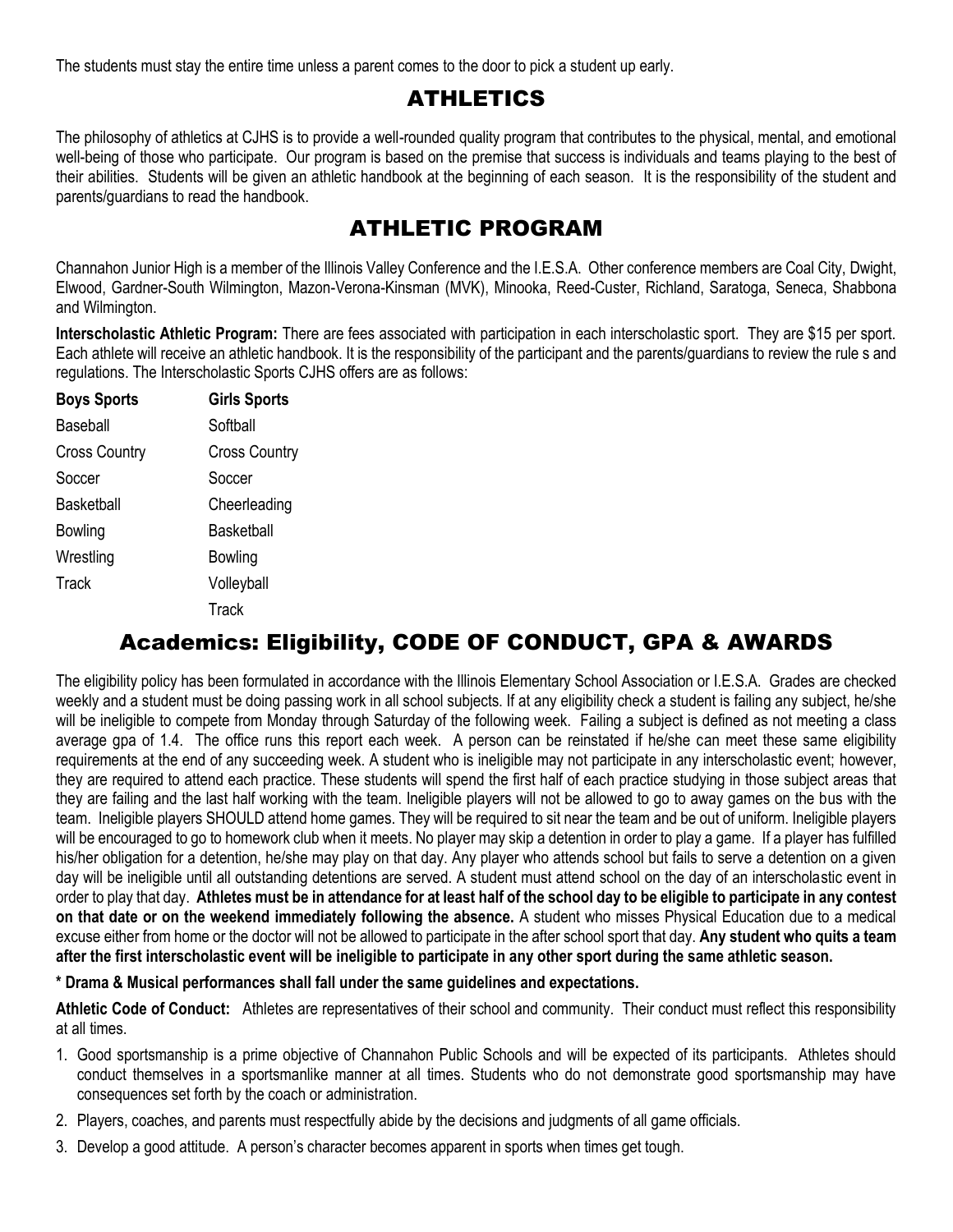- 4. Respect your fellow athlete for himself or herself and not according to race, creed or religious beliefs.
- 6. Each sport team and coach will have a distinct set of rules relating specifically to the sport. All athletes are expected to adhere to all rules that the sport or coach may impose.
- 7. Any athlete upon proof of any involvement in illegal activities, may be removed from the sport for the remainder of the season.

**Guidelines for Spectators at Athletic Events:** So that each parent, student, & guest may enjoy viewing athletic contests & events at CJHS, and in order to keep playing conditions as safe as possible for all participants, we expect all spectators to observe the following guidelines:

- 1. Treat performers & all spectators with respect. (No booing or hissing.)
- 2. We expect people to be loud, but be appropriate. Being appropriate means:
	- Applaud & listen at the appropriate times.
	- Remain in seats during game action.
	- Generally speaking, enter & exit the gym quietly during breaks in the action.
	- Use proper language. (No profanity.)
	- Food & drinks need to be kept in the Commons Area.
- 3. Be safe at the contest.
	- No foot-stomping in the bleachers.
	- No running, jumping, or horseplay.
- 4. Student spectators are expected to be in the gym at all times, except during the designated concessions time.

Spectators that violate the rules may be required to leave.

5. Adult spectators should never address student athletes directly with anything negative or disparaging. Student spectators are always held to the school code of conduct. They shall not chant anything negative or inappropriate at the other student athletes.

## 8TH GRADE AWARDS

Although these awards are issued at the culmination of the junior high experience, all of the junior high years are taken into account.

**American Legion Award:** Gold tassel recipients (explained below) are eligible for the American Legion Award. Two students will be selected for this award. Winners will receive a framed certificate provided by the local American Legion Post and special recognition at the Graduation Ceremony. This award goes to the boy and girl who best exemplify the qualities of achievement, citizenship, participation in activities, integrity, leadership and patriotism. The entire faculty votes for the nominees and recipients of the American Legion Award.

**American Legion Auxiliary Award:** Recipients of this award receive a certificate and special recognition at Graduation. Like the American Legion Award, the qualities of citizenship, participation in activities, integrity, leadership and patriotism are considered.

**Art Johnson Memorial Award:** Art Johnson was the Building and Grounds Superintendent for CSD17 for over twenty years. This award, started in 2015, is awarded to one 8th grade student who values the importance of staying involved through extra-curricular activities, while maintaining proper focus on academics and service to the school and/or community.

**Band Director & Choir Director Awards:** The Band Director will recognize one student and the Choir Director one student who exemplifies musicianship at the highest level.

**Beta Club:** The Beta Club is a nationally recognized honor society. CJHS has established three standards in order to qualify for Beta Club: Academic, Behavioral, & Character/Citizenship. These requirements are further explained in the section titled "Academic Team, Clubs & Activities". A gold braid will distinguish Beta Club Members at graduation. Students must maintain the necessary gpa requirement through the end of trimester two of 8th grade in order to receive their beta cords for graduation.

**Rotary Service Above Self Award:** This award goes to two students who exemplify service to others.

**Channahon Lions Club Community Service Award:** These students will receive an award from the Channahon Lions Club and their name will be permanently displayed on a plaque at CJHS.

**Colleen Sewing Fine Arts Award:** This award, started in 2019, is given to the two students who exemplify excellence in the fine arts while maintaining a reputable academic standing. The award was named after a former high-achieving CJHS/MCHS student, Colleen Sewing, who loved and excelled in all areas of the arts.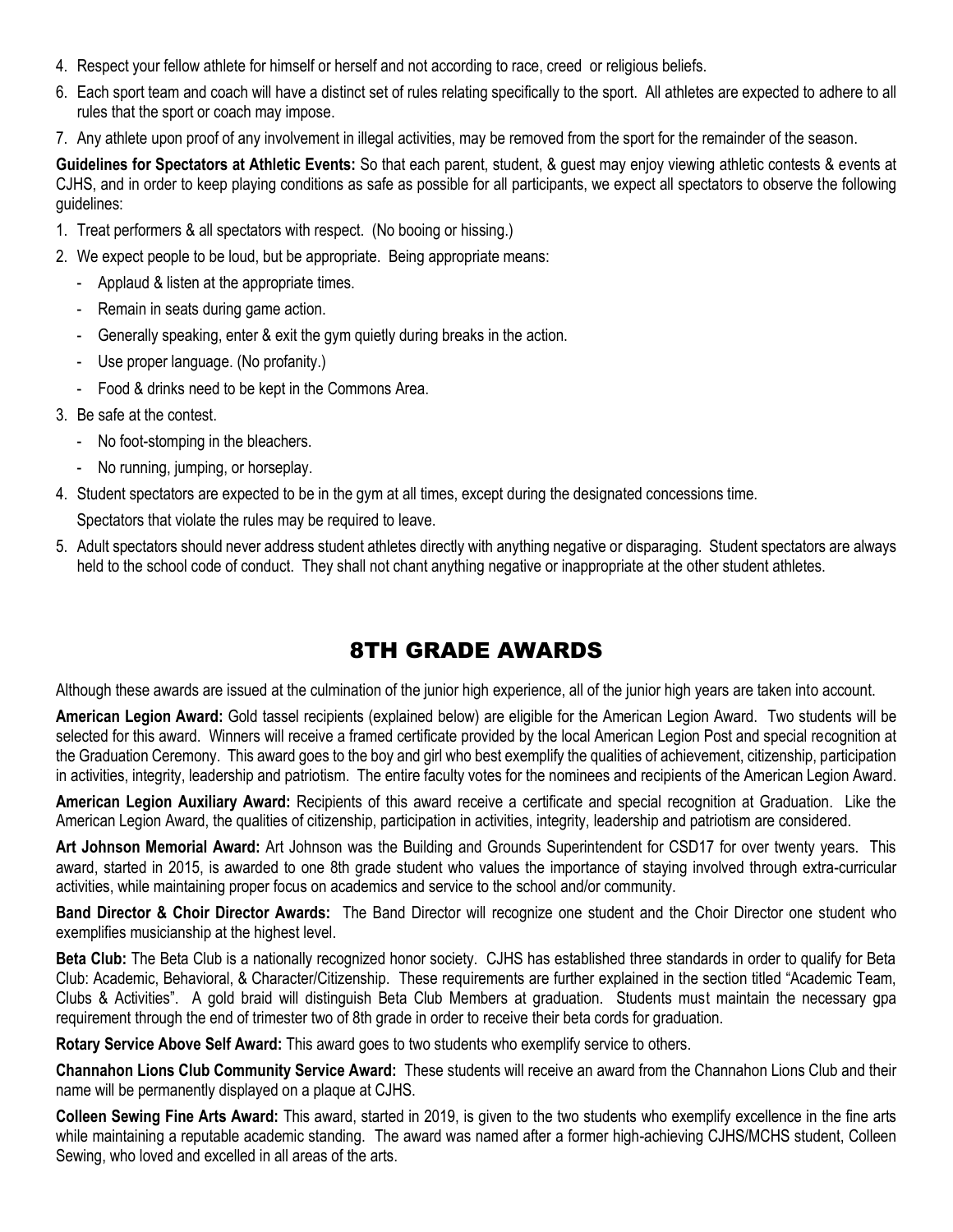**Gold Tassel:** Students who have achieved the honors gpa, 2.8 standards-based grading gpa, at least 4 times during their Jr. High experience (based on first five trimesters) will wear gold tassels at graduation. Gold tassels are recognition for academic excellence through the junior high years.

**Perfect Attendance:** Students that earn perfect attendance receive a certificate. Please be aware that missing a portion of a school day for anything that is NOT CJHS sponsored (such as a field trip), constitutes an absence.

**President's Award for Educational Excellence:** To be sure to achieve this prestigious award students must meet both of the following standards:

- 1) Achieve at the 85 percentile in Math or Language on a nationally normed achievement test,
- 2) Earn the appropriate grade-point-average (minimum 3.5 traditional gpa/2.9 standards-based grading gpa).

Students that achieve this award are considered to be in the top 15% nationally.

**President's Award for Educational Achievement:** To receive this award student's fall into one of the following categories:

- 1) Earn the appropriate grade-point-average (minimum 3.0 traditional gpa/2.8 standards-based grading gpa).
- 2) 85 percentile in Math or Language Arts on a nationally normed achievement test, and
- 3) Be recommended by his/her teachers for their outstanding commitment to academics.

**Slick Becker Award:** The athletic coaches and junior high faculty members choose the two recipients of this award. The award is given based on the qualities of leadership, work ethic, sportsmanship, and the ability to maintain a healthy/positive attitude about sports and life.

**IPA Awards:** The Principal, with assistance from the faculty & staff of CJHS, selects up to two high achieving students to receive the Illinois Principals Association Student Recognition Award.

**IESA Scholar Attitude Award Nominee:** Each year one student is selected to be nominated for this award. The student selected must demonstrate excellence both in the classroom and with IESA sports/activities.

**Mark Jennings Scholarship Award (Male Indian Scholars) & Phyllis Unland Scholarship Award (Female Indian Scholars):** This honor is reserved for the students with a GPA in the top 10% of the class.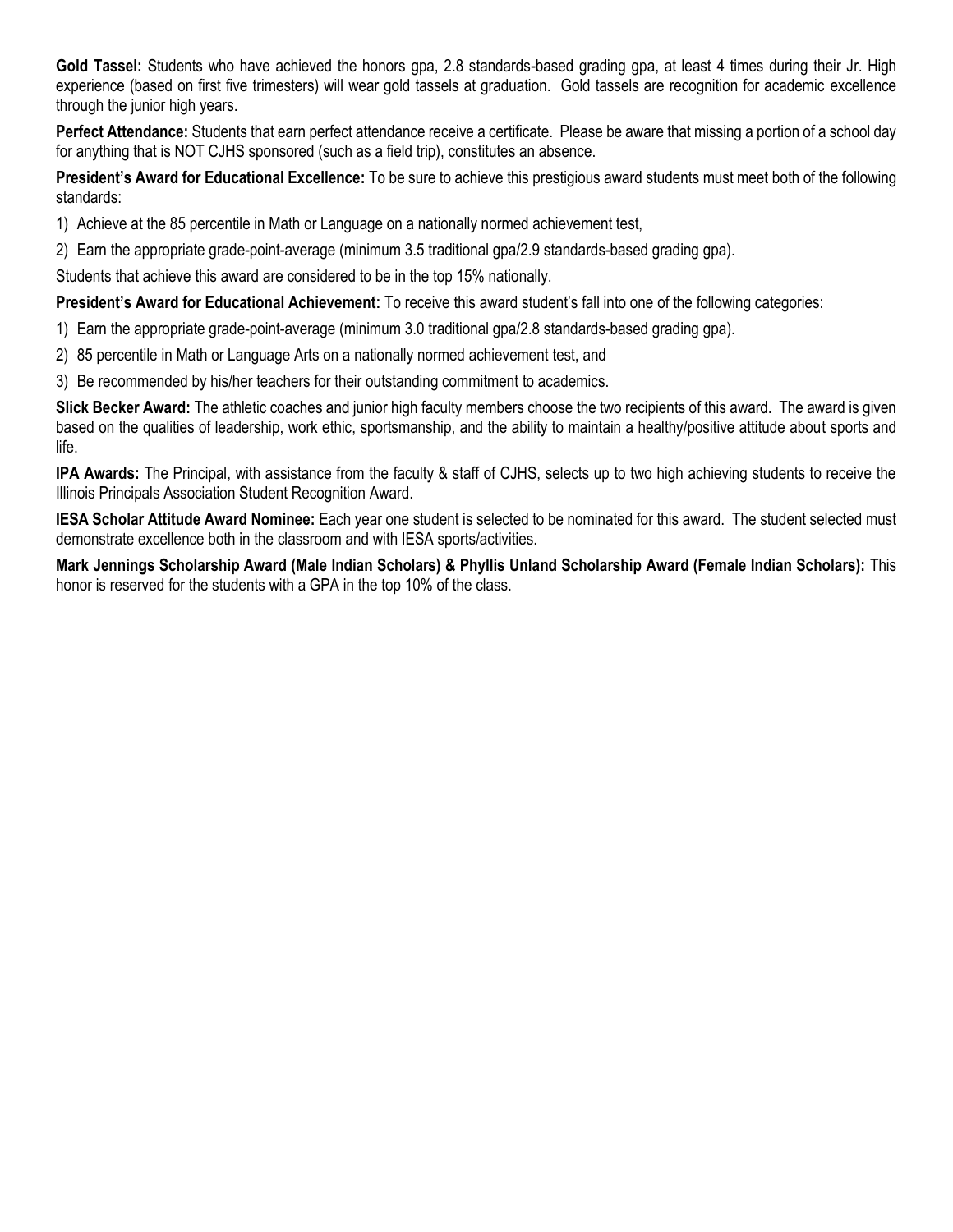# My Goals for The 2022-2023 School Year

Studies are clear that setting goals leads to more success. What are your goals for this school year?

**Academic Goal #1:**

**What steps will I take to meet this goal?**

**Academic Goal #2:**

**What steps will I take to meet this goal?**

**Extra-curricular Activity Goal:**

**What steps will I take to meet this goal?**

**Personal Goal (Optional):**

**What steps will I take to meet this goal?**